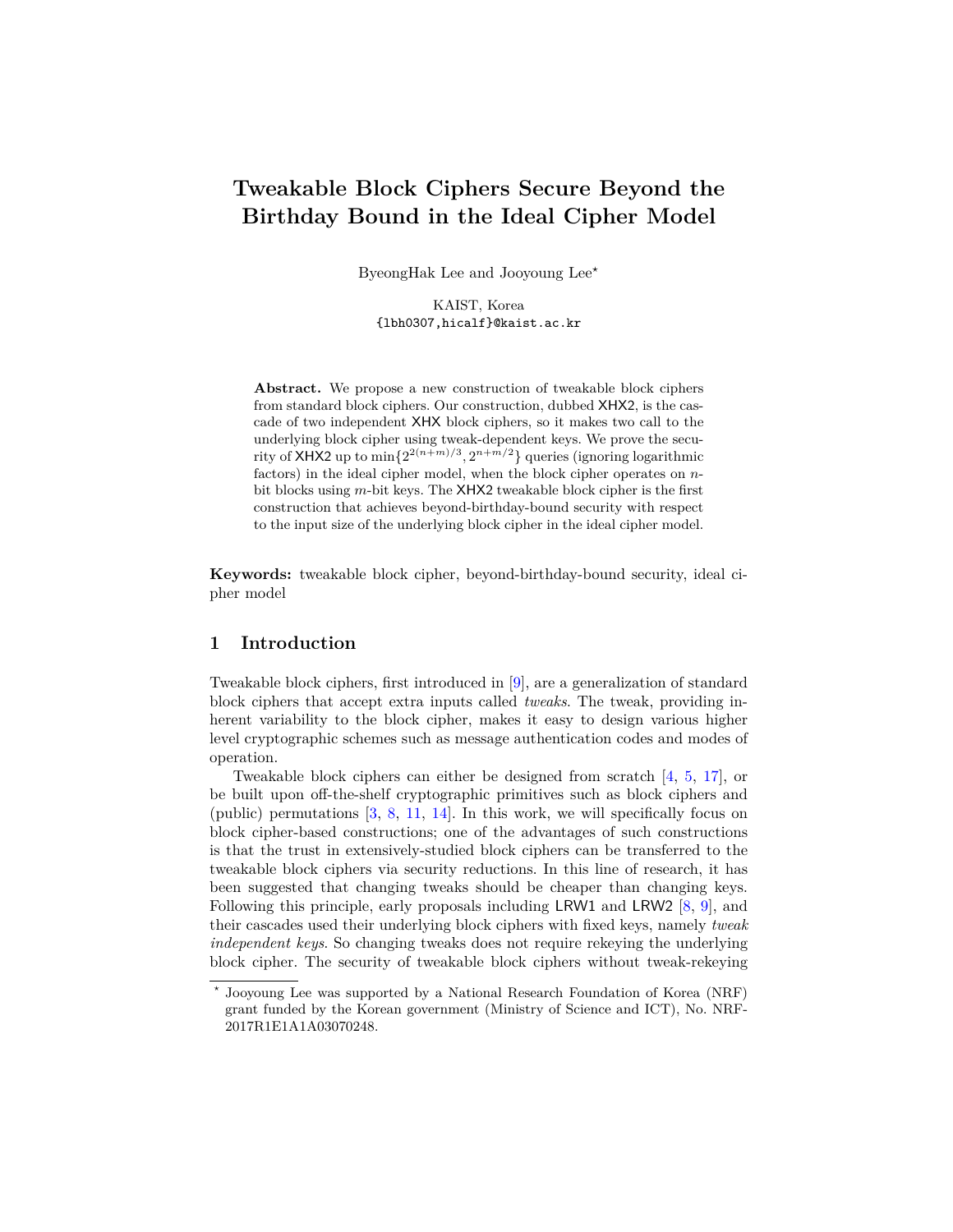has typically been analyzed in the standard model, where the block cipher with a secret random key is replaced by a secret random permutation.

Recently, a unified vision for the tweak and key inputs has been proposed within the TWEAKEY framework [\[6\]](#page-29-8). From this point of view, tweakable block ciphers using *tweak dependent keys* have been studied [\[10,](#page-29-9) [18\]](#page-29-10). By using tweak dependent keys, one might expect a higher level of security (than using fixed keys), whereas the security of such constructions is typically analyzed in the ideal cipher model.

OUR RESULTS. Suppose that a  $\kappa$ -bit key tweakable block cipher TBC has been built on an *m*-bit key *n*-bit block cipher *E* (modeled as an ideal cipher). Typically, each evaluation of TBC would need a fixed number of calls to the underlying block cipher  $E$ , and hence  $O(2<sup>\kappa</sup>)$  block cipher queries will be sufficient to mount an exhaustive key search on TBC. However, if  $n+m < \kappa$ , then one would be able to find its secret key (in an information theoretic sense) by making all possible  $2^{n+m}$  block cipher queries. Therefore, TBC will not be provably secure beyond  $2^{\min\{\kappa, n+m\}}$  queries in the ideal cipher model. In this line of research, recent work has been aimed at achieving security beyond  $2^{n/2}$  (precisely,  $2^n$ ) assuming  $\kappa = m = n$  [\[10,](#page-29-9) [18\]](#page-29-10). This level of security is optimal, but still it is only the birthday bound with respect to the input size of the ideal cipher, namely  $n + m$ . If a tweakable block cipher accepts sufficiently large keys (for example, if  $\kappa > n = m$ , then one might expect security beyond  $2^n$ . The problem that we tackle in this paper is to construct a tweakable block cipher secure beyond the birthday bound with respect to the input size of the underlying block cipher in the ideal cipher model (as the counterpart of LRW2[2] in the standard model), assuming  $\kappa > n + m$ .<sup>[1](#page-1-0)</sup>

We begin with XHX proposed by Jha et. al. [\[7\]](#page-29-11). Let  $E: \{0,1\}^m \times \{0,1\}^n \rightarrow$  $\{0,1\}^n$  be an *m*-bit key *n*-bit block cipher, let  $\mathcal T$  be a tweak space, and let  $\mathcal G$  and *H* be families of functions  $g: \mathcal{T} \to \{0,1\}^n$  and  $h: \mathcal{T} \to \{0,1\}^m$ , respectively. Then the XHX tweakable block cipher accepts a key  $(g, h) \in \mathcal{G} \times \mathcal{H}$  and a tweak  $t \in \mathcal{T}$ , and encrypts a plaintext  $x \in \{0, 1\}^n$  by computing

$$
E_{h(t)}(x \oplus g(t)) \oplus g(t).
$$

If  $G$  is  $\delta$ -almost uniform and  $\delta$ -almost XOR-universal, and if  $H$  is  $\delta'$ -almost uniform and *δ*'-almost universal with  $\delta \approx 1/2^n$  and  $\delta' \approx 1/2^m$ , then XHX is proved to be secure up to  $2^{(n+m)/2}$  queries in the ideal cipher model.

Our main contribution is to prove the security of the cascade of two independent XHX constructions (see Figure [1\)](#page-3-0), dubbed XHX2, up to

$$
\min\{2^{\frac{2(n+m)}{3}}, 2^{n+\frac{m}{2}-\log_2n}\}
$$

queries. To the best of our knowledge, this is the first construction of a tweakable block cipher that achieves beyond-birthday-bound security with respect to the input size of the underlying block cipher.

<span id="page-1-0"></span><sup>&</sup>lt;sup>1</sup> This assumption is similar to the study of key length extension, where the key size of the entire scheme is sometimes larger than the input size of the underlying block cipher.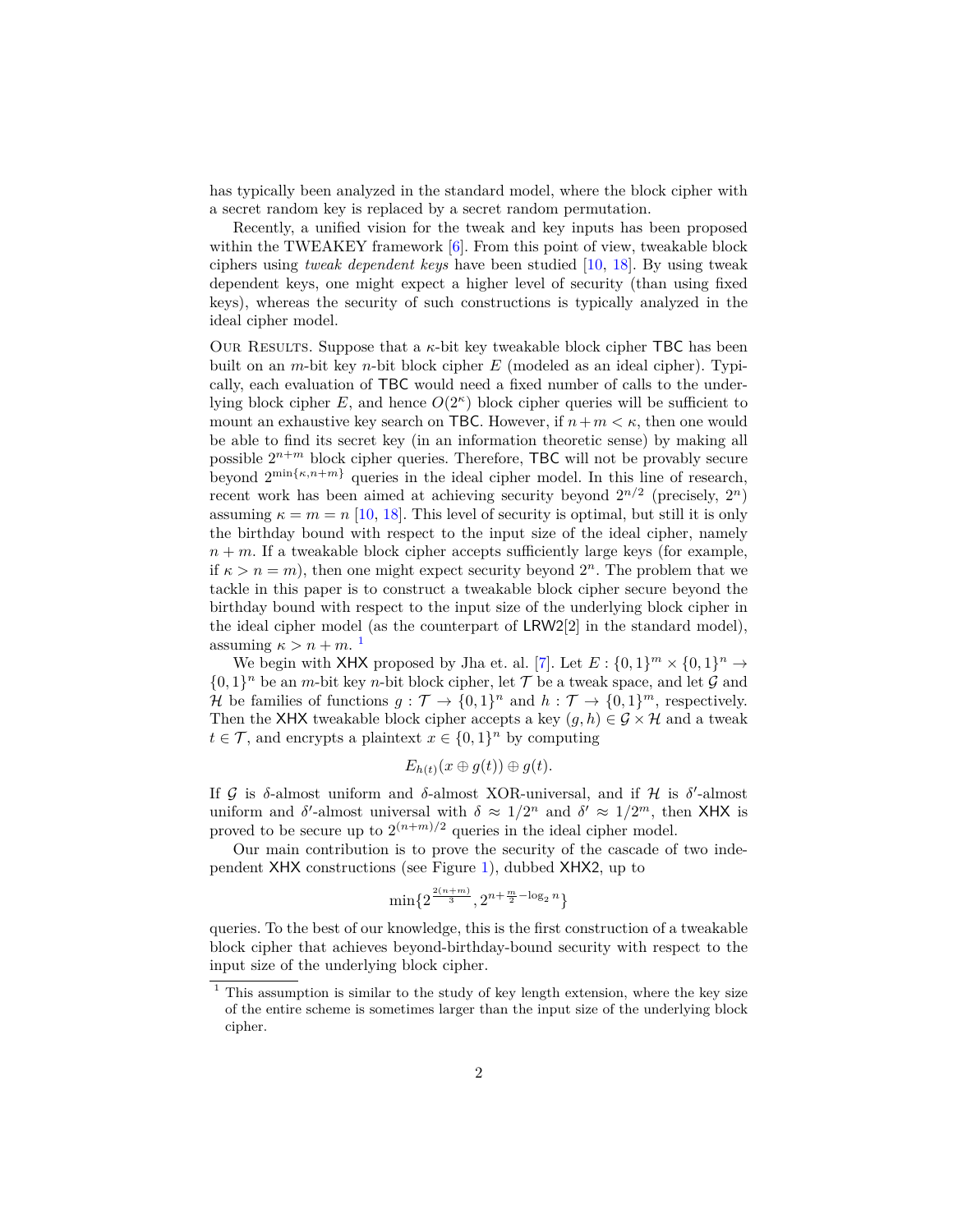| Construction Key size          |                  | Security $(\log_2)$                      | Efficiency                  |                |  |                                                            |
|--------------------------------|------------------|------------------------------------------|-----------------------------|----------------|--|------------------------------------------------------------|
|                                |                  |                                          | Е                           |                |  | $\underbrace{\otimes/\mathcal{H}}_{\text{TDK}}$ References |
| LRW1                           | $n_{\rm c}$      | n/2                                      | $\overline{2}$              | $\Omega$       |  | 9                                                          |
| LRW2, XEX                      | 2n               | n/2                                      |                             |                |  | [9, 16]                                                    |
| LRW2[2]                        | 4n               | 2n/3                                     | $\mathcal{D}_{\mathcal{L}}$ | $\overline{2}$ |  | $\lvert 3 \rvert$                                          |
| LRW2[s]                        | 2sn              | $sn/(s+2)$                               | S                           | S              |  | $\lvert 3 \rvert$                                          |
| Min                            | $\boldsymbol{n}$ | $\max\{n/2, n- t \}$                     | $\overline{2}$              | $\Omega$       |  | $\left\lceil 12\right\rceil$                               |
| F[1]                           | $\boldsymbol{n}$ | 2n/3                                     |                             |                |  | 10                                                         |
| $\widetilde{F}[2]$             | $\boldsymbol{n}$ | $\boldsymbol{n}$                         | $\overline{2}$              | $\theta$       |  | [10, 18]                                                   |
| $E1, \ldots$<br>$\ldots$ $E32$ | n(2n)            | $\boldsymbol{n}$                         | 2(1)                        | 0              |  | 18                                                         |
| <b>XHX</b>                     | $n+m$            | $(n+m)/2$                                |                             | $\overline{2}$ |  | $\vert 7 \vert$                                            |
|                                |                  | XHX2 $2n + 2m$ min $\{2(n+m)/3, n+m/2\}$ | $\overline{2}$              | 4              |  | This work                                                  |

<span id="page-2-0"></span>Table 1: Comparison of XHX2 with existing tweakable block ciphers.

For simplicity, we will prove the security of XHX2 under the assumption that the first and the second block cipher calls are made to independent block ciphers. However, in the ideal cipher model, a single key bit will be sufficient to separate a single block cipher into two independent ones with negligible security loss.

We believe that our results are not only of theoretical interest, but also practically relevant in certain environments, in particular where stronger security is required with block ciphers operating on (relatively) small blocks (e.g., CAST-128 [\[1\]](#page-28-0), KATAN, KTANTAN [\[2\]](#page-28-1), Simek [\[19\]](#page-29-14)). For example, CAST-128 (used in GPG and PGP) operates on 64-bit blocks using 128-bit keys. Based on this block cipher, the resulting XHX2 provides 128-bit security (ignoring log factors and constants), while this level of security would not be achieved with any other existing construction. On the other hand, the key schedule of the underlying block cipher should not be too simple (being secure against related-key and known-/chosen-key distinguishing attacks) since every block cipher key is supposed to define an independent permutation in our security model.

Comparison. A comparison of XHX2 with the existing tweakable block ciphers is given in Table [1.](#page-2-0) In this table, security is evaluated by the threshold number of queries in  $log_2$ . In Min,  $|t|$  denotes the fixed tweak length. All the constructions with tweak-rekeying are analyzed in the ideal cipher model, while the constructions without tweak-rekeying are in the standard model. Efficiency is evaluated by the number of block cipher calls, the number of multiplications or universal hashes, and the use of tweak dependent keys (represented by TDK).

Discussion. It is notable that our result for XHX2 implies beyond-birthdaybound security for the cascade of two independent XTX [\[13\]](#page-29-15) constructions (for the first time).

In typical TBC-based modes of operation (such as TBC, TAE [\[9\]](#page-29-0) and SCT [\[15\]](#page-29-16)), nonces and counters are placed into the tweak; when the tweak size is limited to the key size of the underlying block cipher, the hash computation can be defined as a single multiplication, namely  $t \cdot k$  for a hash key  $k$  and a tweak  $t$ . In this case,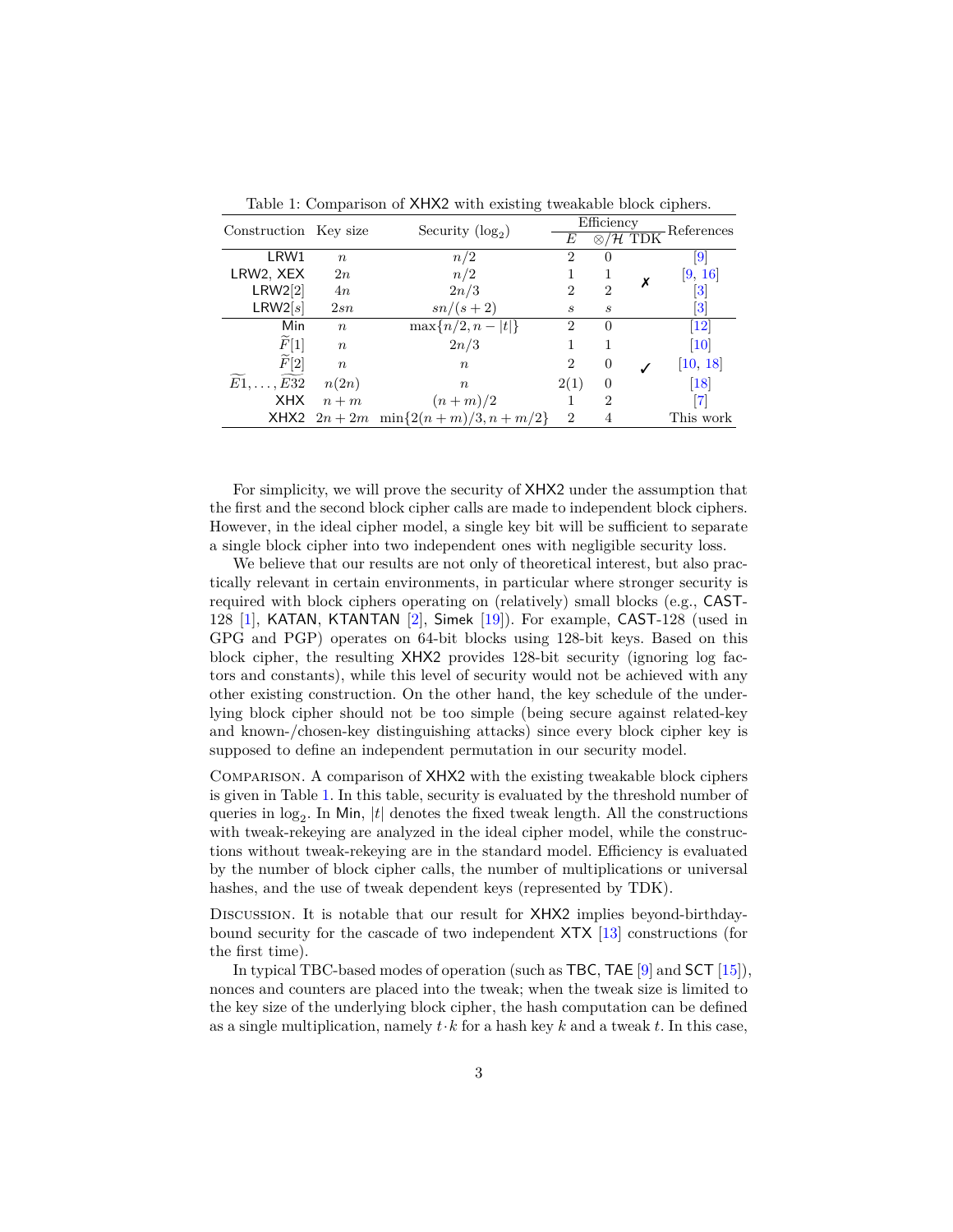<span id="page-3-0"></span>

Fig. 1: Tweakable block cipher XHX2.

different tweaks map to different block cipher keys, removing the possibility of  $(C-14)$ , and hence the term  $2^{n+m/2}$  from the security bound.

OVERVIEW OF THE PROOF. Our security proof is based on the standard Hcoefficient technique. We begin by defining a set of bad transcripts. The badness will be determined solely by the choice of hash keys  $g_1$ ,  $g_2$ ,  $h_1$  and  $h_2$ . Once the hash keys are fixed, we can associate each construction query  $(t, x, y)$  with a 5-tuple  $(h_1(t), h_2(t), x \oplus g_1(t), y \oplus g_2(t), g_1(t) \oplus g_2(t)$ , which will be called a "reduced query". As long as the hash keys are not bad, the reduced queries will be all distinct. Let  $k = h_1(t)$ ,  $l = h_2(t)$ ,  $u = x \oplus g_1(t)$ ,  $v = y \oplus g_2(t)$  and  $\Delta = g_1(t) \oplus g_2(t)$ . The relation between a reduced query  $(k, l, u, v, \Delta)$  and its original query (*t, x, y*) can be pictorially represented as follows.



The core of the proof is to show that the probabilities to obtain any good transcript are close in the real and in the ideal world, or particularly, to tightly lower bound the probability of obtaining a good transcript in the real world. In the real world, randomness comes only from the underlying ideal ciphers *E*<sup>1</sup> and  $E_2$ . For example, suppose that  $E_1(k, u)$  has been determined by a block cipher query (i.e., query history  $\mathcal{Q}_E$ ). Then the probability that  $E_1$  and  $E_2$ complete the reduced query  $(k, l, u, v, \Delta)$  becomes the probability that  $E_2$  maps  $E_1(k, u) \oplus \Delta$  to *v* with key *l*, where we can assume that  $E_2(l, E_1(k, u) \oplus \Delta)$ and  $E_2^{-1}(l, v)$  have not been fixed excluding bad keys (of  $(C-9)$ ) and  $(C-10)$ ). Fixing  $E_2(l, E_1(k, u) \oplus \Delta) = v$  might affect the freedom of other construction queries, making the analysis complicated. The notion of a reduced query helps systematically dealing with this problem; we will carefully classify the reduced queries into five classes, and compute the (conditional) probability of completing each class of queries one by one. This classification will be defined in detail at Section [3.3.](#page-13-0)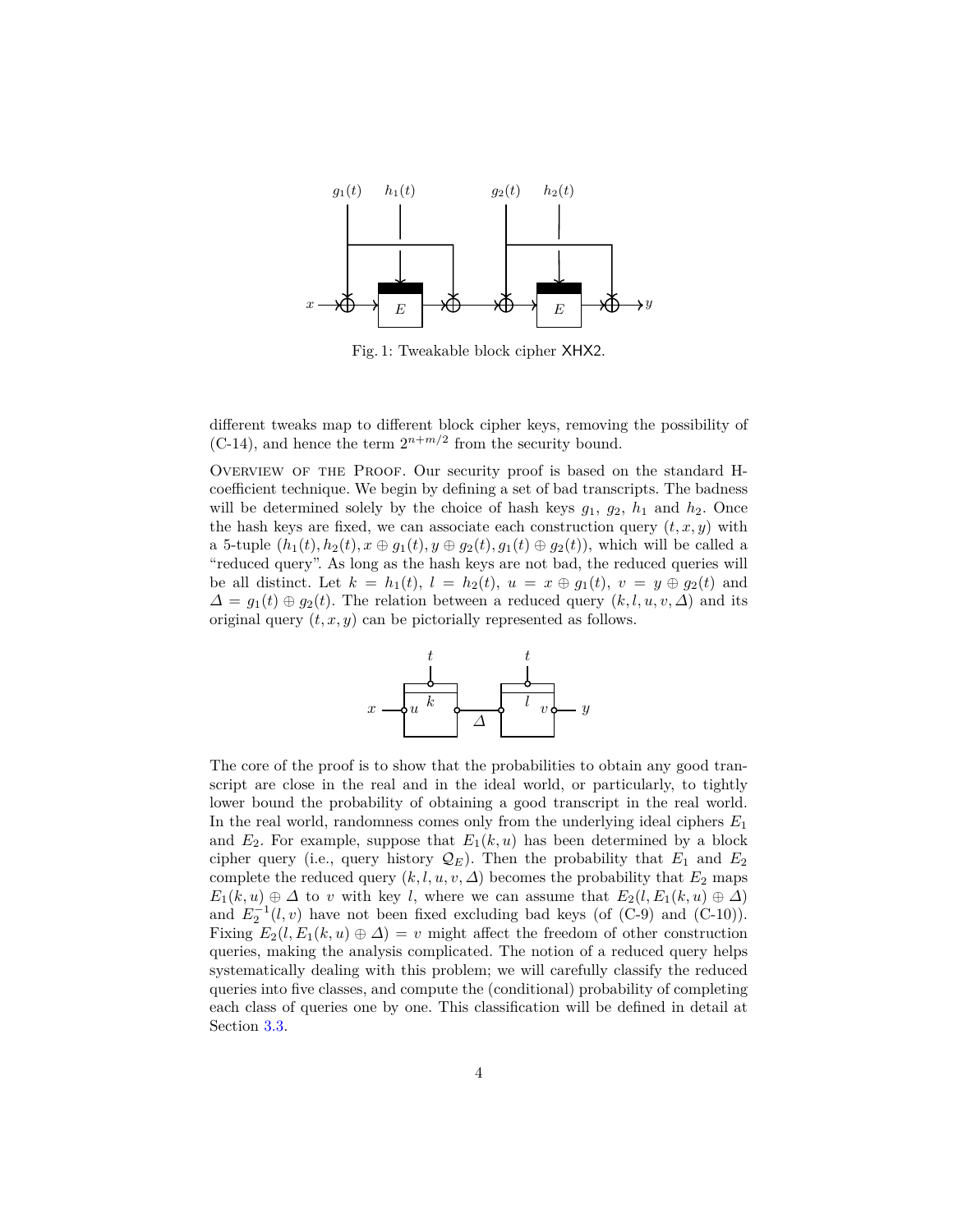## **2 Preliminaries**

Basic Notation. In all the following, we fix positive integers *m* and *n*, and denote  $N = 2^n$ . Given a non-empty set  $\mathcal{X}, x \leftarrow_{\mathbb{S}} \mathcal{X}$  denotes that x is chosen uniformly at random from  $\mathcal{X}$ . For a set  $\mathcal{X}$  and an integer  $b \geq 1$ , we write  $x_1, \ldots, x_b \in \neq X$  to mean that  $x_1, \ldots, x_b$  are pairwise distinct elements of X. The set of all sequences that consist of *b* pairwise distinct elements of  $\mathcal{X}$  is denoted  $\mathcal{X}^{*b}$ . For integers  $1 \leq b \leq a$ , we will write  $(a)_b = a(a-1)\cdots(a-b+1)$ and  $(a)_0 = 1$  by convention. If  $|\mathcal{X}| = a$ , then  $(a)_b$  becomes the size of  $|\mathcal{X}^{*b}|$ . When two sets X and Y are disjoint, we denote  $X \sqcup Y$  their (disjoint) union.

Useful Lemma. The following lemma, viewed as a generalization of Lemma 5 in [\[3\]](#page-29-4), will be used in the security proof of XHX2.

**Lemma 1.** *Let N, a, b, c, d be positive integers such that*  $a + b \le N/2$ ,  $a + c \le$  $N/2$ *,*  $d \leq b$  *and*  $d \leq c$ *. Then* 

<span id="page-4-0"></span>
$$
\frac{(N-d)_{a}(N-b-c+d)_{a}}{(N-b)_{a}(N-c)_{a}} \ge 1 - \frac{4a(b-d)(c-d)}{N^{2}}.
$$

Due to the space limit, the proof of this lemma will be given in the full version.

Uniform, Universal and XOR-Universal Hash Functions. We will need the following definitions of almost uniform, almost universal (AU) and almost XOR-universal (AXU) hash functions.

**Definition 1.** Let  $\delta > 0$ , and let H be a family of functions  $h : \mathcal{T} \to \mathcal{Y}$  for *non-empty sets*  $\mathcal T$  *and*  $\mathcal Y$ *.* 

1. H *is said to be*  $\delta$ -almost uniform *if for any*  $x \in \mathcal{T}$  *and any*  $y \in \mathcal{Y}$ ,

$$
\Pr\left[h \leftarrow_{\$} \mathcal{H}: h(x) = y\right] \leq \delta.
$$

2. H *is said to be*  $\delta$ -almost universal ( $\delta$ -AU) *if for any distinct x* and  $x' \in \mathcal{T}$ ,

$$
\Pr[h \leftarrow_{\$} \mathcal{H} : h(x) = h(x')] \leq \delta.
$$

*3. When*  $\mathcal{Y} = \{0, 1\}^n$ , *H is said to be δ*-almost XOR-universal (*δ*-AXU) *if for any* distinct  $x, x' \in \mathcal{T}$  and any  $y \in \mathcal{Y}$ ,

$$
\Pr\left[h \leftarrow_{\$} \mathcal{H}: h(x) \oplus h(x') = y\right] \leq \delta.
$$

*Remark 1.* Hash functions in  $H$  are typically indexed by keys in a certain key space, written as  $\mathcal{H}: \mathcal{K} \times \mathcal{T} \to \mathcal{Y}$  for a key space  $\mathcal{K}$ . For example, let  $\mathcal{K} = \mathcal{Y} =$  $\{0,1\}^n$  and let  $\mathcal{T} = \{0,1\}^{dn} \setminus \{(0,\ldots,0)\}$  for a positive integer *d*. Identifying  $\{0,1\}^n$  with a finite field  $GF(2^n)$  with  $2^n$  elements and representing an element  $t \in \mathcal{T}$  as a concatenation of *n*-bit elements  $t_d, \ldots, t_1$ , define

$$
\mathcal{H}: \mathcal{K} \times \mathcal{T} \longrightarrow \{0,1\}^n
$$
  

$$
(k, t_d|| \dots || t_1) \longmapsto t_d \cdot k^d + \dots + t_1 \cdot k.
$$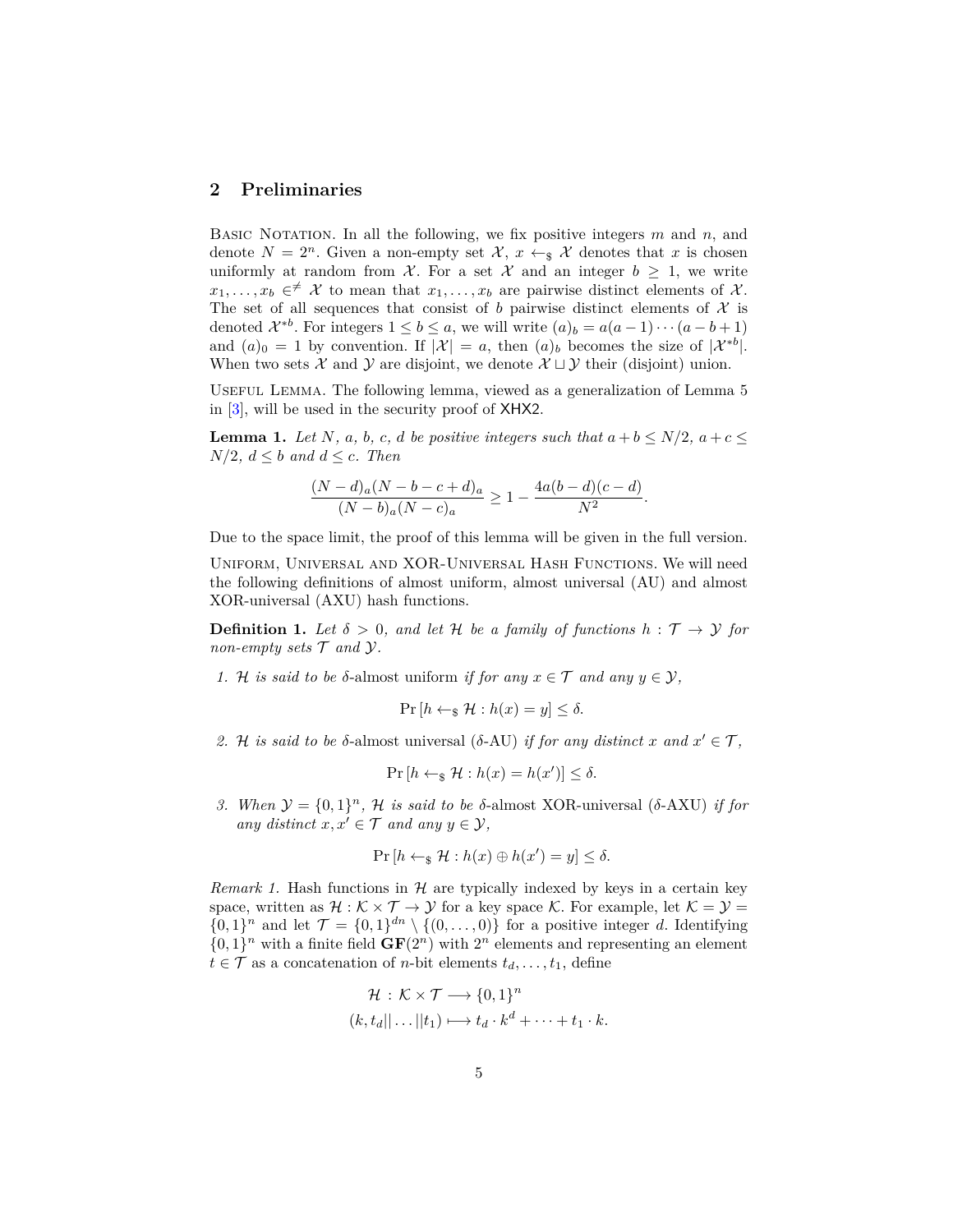Then it is not hard to show that  $\mathcal{H}$  is  $\frac{d}{2^n}$ -almost uniform and  $\frac{d}{2^n}$ -almost XORuniversal. As seen in this example, for any  $n$ , one can define a  $\delta$ -almost uniform and *δ*-almost XOR-universal family of functions with *n*-bit key, *n*-bit output, and  $\delta \approx 1/2^n$  (ignoring *d*).

THE IDEAL CIPHER MODEL. A block cipher with key space  $K$  and message space X is a mapping  $E : \mathcal{K} \times \mathcal{X} \to \mathcal{X}$  such that, for any key  $k \in \mathcal{K}, x \mapsto E(k, x)$ is a permutation of X. Throughout this paper, we will fix  $\mathcal{K} = \{0, 1\}^m$  and  $\mathcal{X} = \{0,1\}^n$ , and write BC(*m*, *n*) to mean the set of all such block ciphers.

In the ideal cipher model, a block cipher *E* is chosen from BC(*m, n*) uniformly at random. It allows for two types of oracle queries  $E(k, x)$  and  $E^{-1}(k, y)$  for  $x, y \in \{0, 1\}^n$  and  $k \in \{0, 1\}^m$ . The response to an inverse query  $E^{-1}(k, y)$  is  $x \in \{0, 1\}^n$  such that  $E(k, x) = y$ .

TWEAKABLE BLOCK CIPHERS. A tweakable permutation with tweak space  $\mathcal T$ and message space X is a mapping  $\tilde{P}: \mathcal{T} \times \mathcal{X} \to \mathcal{X}$  such that, for any tweak  $t \in \mathcal{T}$ ,  $x \mapsto P(t, x)$  is a permutation of X. Throughout the paper, we will fix  $\mathcal{X} = \{0,1\}^n$ , and write Perm $(\mathcal{T}, n)$  to mean the set of all tweakable permutations with tweak space  $\mathcal T$  and message space  $\{0,1\}^n$ .

A tweakable block cipher TBC with key space  $\mathcal{K}$ , tweak space  $\mathcal{T}$  and message space X is a mapping TBC :  $\mathcal{K} \times \mathcal{T} \times \mathcal{X} \to \mathcal{X}$  such that for any key  $\mathbf{k} \in \mathcal{K}$ ,  $(t, x) \mapsto$ TBC( $\mathbf{k}, t, x$ ) is a tweakable permutation with tweak space  $\mathcal{T}$  and message space  $\mathcal{X}.$ 

INDISTINGUISHABILITY. For  $s \geq 1$ , we will consider a tweakable block cipher TBC based on a set of block ciphers

$$
\mathcal{E} = (E_1, \ldots, E_s) \in \mathsf{BC}(m, n)^s.
$$

So each key  $\mathbf{k} \in \mathcal{K}$  and a set of block ciphers  $\mathcal{E} = (E_1, \ldots, E_s) \in BC(m, n)^s$  define a tweakable permutation, denoted  $\text{TBC}_k[\mathcal{E}]$ , with tweak space  $\mathcal T$  and message space X. Specifically, we have  $s = 1$  for XHX and  $s = 2$  for XHX2, and  $\mathcal{X} =$  $\{0,1\}$ <sup>n</sup> for both constructions.

In the *real* world, a secret key  $\mathbf{k} \in \mathcal{K}$  is chosen uniformly at random. A set of *s* block ciphers  $E_1, \ldots, E_s$  are also chosen independently at random from  $BC(m, n)$ . A distinguisher D is given oracle access to  $\text{TBC}_{\mathbf{k}}[\mathcal{E}]$  as well as  $\mathcal{E} =$  $(E_1, \ldots, E_s)$ . In the *ideal* world,  $\mathcal{D}$  is given a random tweakable permutation  $P \in \text{Perm}(\mathcal{T}, n)$  instead of  $\text{TBC}_k[\mathcal{E}]$ . However, oracle access to  $\mathcal{E} = (E_1, \ldots, E_s)$ is still allowed in this world.

The adversarial goal is to tell apart the two worlds  $(TEC_k[\mathcal{E}], \mathcal{E})$  and  $(P, \mathcal{E})$ by adaptively making forward and backward queries to the construction and each of the block ciphers. Formally,  $\mathcal{D}'$ 's distinguishing advantage is defined by

$$
\mathbf{Adv}_{\mathsf{TBC}}(\mathcal{D}) = \Pr\left[\widetilde{P} \leftarrow_{\$} \mathsf{Perm}(\mathcal{T}, n), \mathcal{E} \leftarrow_{\$} \mathsf{BC}(m, n)^{s} : 1 \leftarrow \mathcal{D}^{\mathcal{E}, \widetilde{P}}\right] \\
- \Pr\left[\mathbf{k} \leftarrow_{\$} \mathcal{K}, \mathcal{E} \leftarrow_{\$} \mathsf{BC}(m, n)^{s} : 1 \leftarrow \mathcal{D}^{\mathcal{E}, \mathsf{TBC}_{\mathbf{k}}[\mathcal{E}]}\right].
$$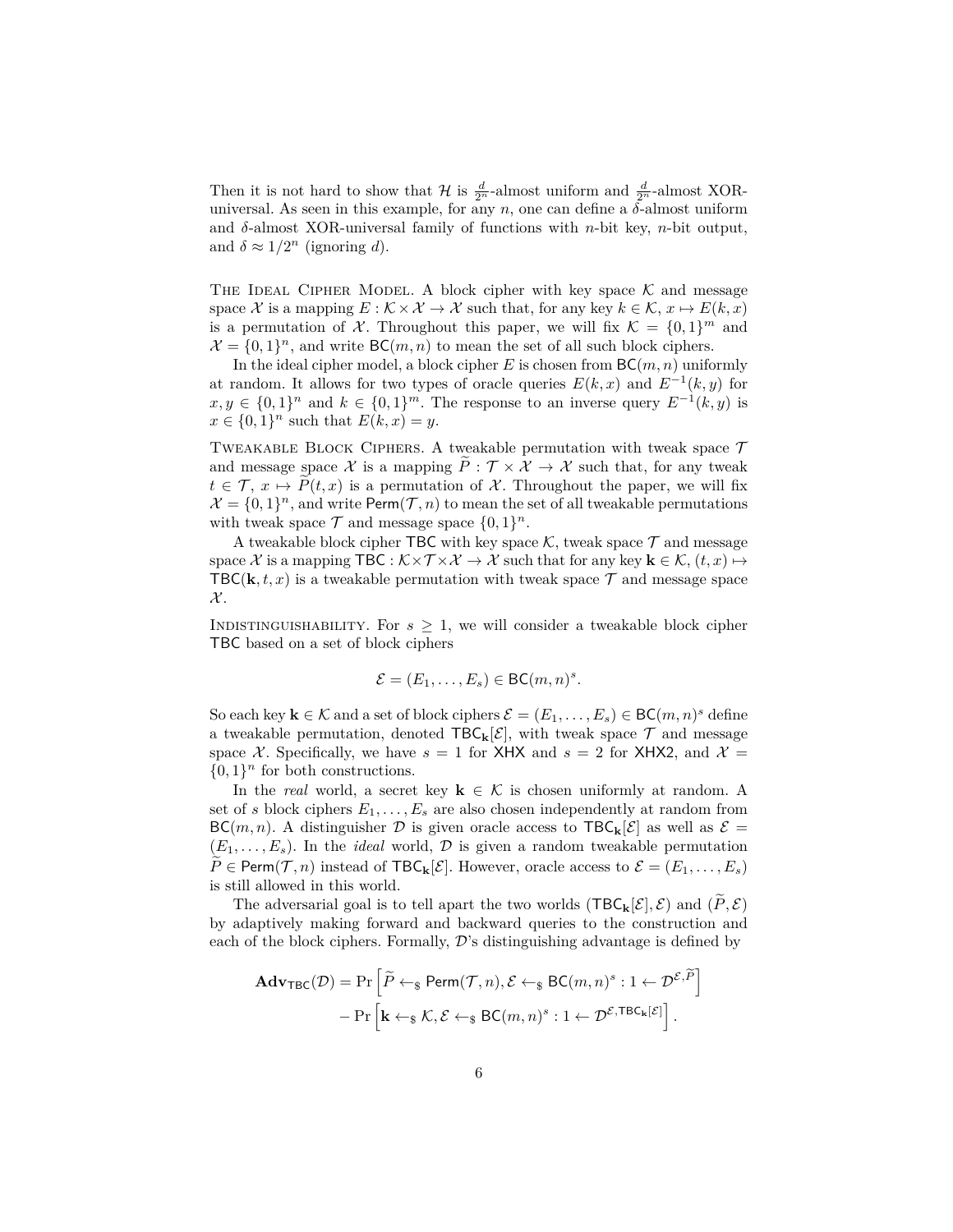For  $p, q > 0$ , we define

$$
\mathbf{Adv}_{\mathsf{TBC}}(p,q) = \max_{\mathcal{D}} \mathbf{Adv}_{\mathsf{TBC}}(\mathcal{D})
$$

where the maximum is taken over all adversaries  $\mathcal D$  making at most  $p$  queries to each of the block ciphers and at most  $q$  queries to the outer tweakable permutation.

H-COEFFICIENT TECHNIQUE. Suppose that a distinguisher  $D$  makes  $p$  queries to each of the block ciphers, and *q* queries to the construction oracle. The queries made to the construction oracle are recorded in a query history

$$
Q_C = (t_i, x_i, y_i)_{1 \leq i \leq q}.
$$

So according to the instantiation, it would imply either  $\text{TBC}_{\mathbf{k}}[\mathcal{E}](t_i, x_i) = y_i$  or  $P(t_i, x_i) = y_i$ . For  $j = 1, \ldots, s$ , the queries made to  $E_j$  are recorded in a query history

$$
\mathcal{Q}_{E_j} = (j, k_{j,i}, u_{j,i}, v_{j,i})_{1 \leq i \leq p},
$$

where  $(j, u_{j,i}, v_{j,i})$  represents the evaluation  $E_j(k_{j,i}, u_{j,i}) = v_{j,i}$  obtained by the *i*-th query to  $E_i$ . We will often omit the index *j* when it is clear from context. Let

$$
\mathcal{Q}_E=\mathcal{Q}_{E_1}\cup\cdots\cup\mathcal{Q}_{E_s}.
$$

Then the pair of query histories  $\tau = (Q_C, Q_E)$  will be called the *transcript* of the attack: it contains all the information that  $\mathcal D$  has obtained at the end of the attack. In this work, we will only consider information theoretic distinguishers. Therefore we can assume that a distinguisher is deterministic without making any redundant query, and hence the output of  $\mathcal D$  can be regarded as a function of  $\tau$ , denoted  $\mathcal{D}(\tau)$  or  $\mathcal{D}(\mathcal{Q}_C, \mathcal{Q}_E)$ .

Fix a transcript  $\tau = (Q_C, Q_E)$ , a key  $\mathbf{k} \in \mathcal{K}$ , a tweakable permutation  $\widetilde{P} \in \text{Perm}(\mathcal{T}, n)$ , a tuple of block ciphers  $\mathcal{E} = (E_1, \ldots, E_s) \in \text{BC}(m, n)^s$  and  $j \in \{1, ..., s\}$ : if  $\text{TBC}_{k}[\mathcal{E}](t_i, x_i) = y_i \text{ (resp. } P(t_i, x_i) = y_i \text{) for every } i = 1, ..., q,$ then we will write  $\textsf{TBC}_k[\mathcal{E}] \vdash \mathcal{Q}_C$  (resp.  $P \vdash \mathcal{Q}_C$ ). Similarly, if  $E_j(k_{j,i}, u_{j,i}) = v_{j,i}$ for every  $i = 1, \ldots, p$ , then we will write  $E_j \vdash \mathcal{Q}_{E_j}$ . We will write  $\mathcal{E} \vdash \mathcal{Q}_E$  if  $E_j \vdash \mathcal{Q}_{E_j}$  for every  $j = 1, \ldots, s$ .

If there exist  $\widetilde{P} \in \text{Perm}(\mathcal{T}, n)$  and  $\mathcal{E} \in BC(m, n)^s$  that outputs  $\tau$  at the end of the interaction with  $\mathcal{D}$ , then we will call the transcript  $\tau$  *attainable*. So for any attainable transcript  $\tau = (Q_C, Q_E)$ , there exist  $\tilde{P} \in \text{Perm}(\mathcal{T}, n)$  and  $\mathcal{E} \in BC(m,n)^s$  such that  $\tilde{P} \vdash \mathcal{Q}_C$  and  $\mathcal{E} \vdash \mathcal{Q}_E$ . For an attainable transcript  $\tau = (\mathcal{Q}_C, \mathcal{Q}_E)$  and a key  $\mathbf{k} \in \mathcal{K}$ , let

$$
p_{\text{id}}(\mathcal{Q}_{C}|\mathcal{Q}_{E}) = \Pr\left[\widetilde{P} \leftarrow_{\$} \text{Perm}(\mathcal{T}, n), \mathcal{E} \leftarrow_{\$} \text{BC}(m, n)^{s} : \widetilde{P} \vdash \mathcal{Q}_{C} \bigg| \mathcal{E} \vdash \mathcal{Q}_{E}\right],
$$
  
\n
$$
p_{\text{re}}(\mathcal{Q}_{C}|\mathcal{Q}_{E}) = \Pr\left[\mathbf{k} \leftarrow_{\$} \mathcal{K}, \mathcal{E} \leftarrow_{\$} \text{BC}(m, n)^{s} : \text{TBC}_{\mathbf{k}}[\mathcal{E}] \vdash \mathcal{Q}_{C} \bigg| \mathcal{E} \vdash \mathcal{Q}_{E}\right],
$$
  
\n
$$
p_{\text{re}}^{\mathbf{k}}(\mathcal{Q}_{C}|\mathcal{Q}_{E}) = \Pr\left[\mathcal{E} \leftarrow_{\$} \text{BC}(m, n)^{s} : \text{TBC}_{\mathbf{k}}[\mathcal{E}] \vdash \mathcal{Q}_{C} \bigg| \mathcal{E} \vdash \mathcal{Q}_{E}\right].
$$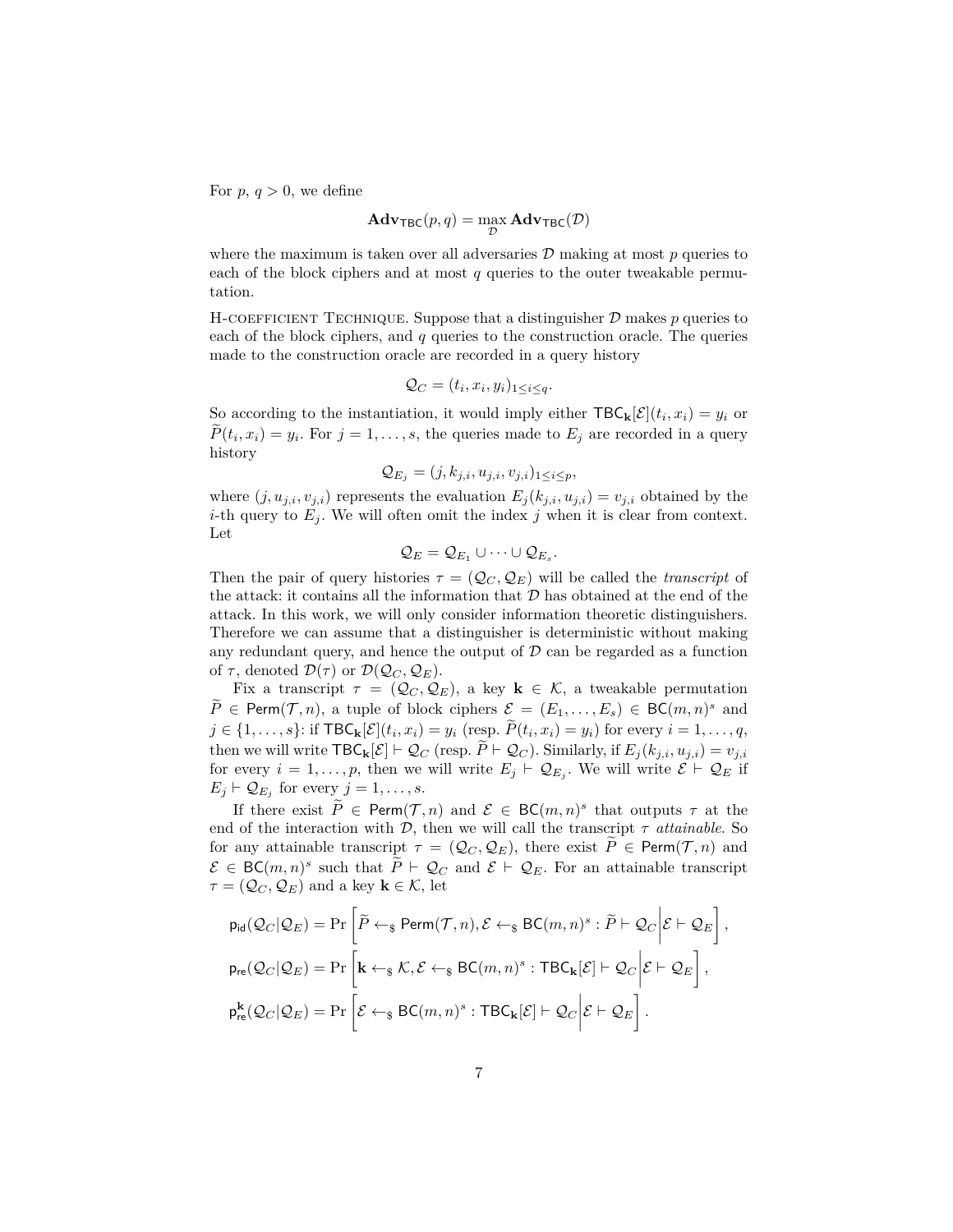With respect to an attainable transcript  $\tau = (Q_C, Q_E)$ , we will define a set of "bad" keys, denoted  $\mathcal{K}_{bad}$ , such that the probability of a uniform random key being bad is small, while the ratio  $p_{re}^{k}(Q_C | Q_E) / p_{id}(Q_C | Q_E)$  is close to 1 for any "good" key  $k \in \mathcal{K} \setminus \mathcal{K}_{bad}$ . With these definitions, the following lemma, the core of the H-coefficients technique, will be also used in our security proof.

**Lemma 2.** Let  $\varepsilon_1, \varepsilon_2 > 0$ . Suppose that for any attainable transcript  $\tau =$  $(Q_C, Q_E)$ , there exists  $\mathcal{K}_{bad} \subset \mathcal{K}$  such that  $|\mathcal{K}_{bad}|/|\mathcal{K}| \leq \varepsilon_1$  and for any  $\mathbf{k} \in \mathcal{K}$  $\mathcal{K} \setminus \mathcal{K}_{bad}$ 

$$
\mathsf{p}^{\mathbf{k}}_{\mathsf{re}}(\mathcal{Q}_C|\mathcal{Q}_E) \geq (1-\varepsilon_2) \mathsf{p}_{\mathsf{id}}(\mathcal{Q}_C|\mathcal{Q}_E).
$$

*Then one has*

<span id="page-7-1"></span>
$$
\mathbf{Adv}_{\mathsf{TBC}}(\mathcal{D}) \leq \varepsilon_1 + \varepsilon_2.
$$

## **3 Security Proof for XHX2**

Let  $E_1, E_2 : \{0, 1\}^m \times \{0, 1\}^n \to \{0, 1\}^n$  be *m*-bit key *n*-bit block ciphers, let  $\mathcal{T}$ be a tweak space, and let G and H be families of hash functions  $g: \mathcal{T} \to \{0,1\}^n$ and  $h: \mathcal{T} \to \{0,1\}^m$ , respectively. The XHX2 tweakable block cipher accepts a key  $\mathbf{k} = (g_1, h_1, g_2, h_2) \in \mathcal{K}$  = <sup>def</sup>  $\mathcal{G} \times \mathcal{H} \times \mathcal{G} \times \mathcal{H}$  and a tweak  $t \in \mathcal{T}$ , and encrypts a plaintext  $x \in \{0,1\}^n$  by computing

$$
E_2(h_2(t), E_1(h_1(t), x \oplus g_1(t)) \oplus g_1(t) \oplus g_2(t)) \oplus g_2(t).
$$

<span id="page-7-0"></span>**Theorem 1.** Let  $\delta, \delta' > 0$ , let G be a  $\delta$ -almost uniform and universal family of hash functions from  $\mathcal T$  to  $\{0,1\}^n$  and let  $\mathcal H$  be a  $\delta'$ -almost uniform and XOR*universal family of hash functions from*  $\mathcal T$  *to*  $\{0,1\}^m$ *. Then for any integers*  $p$ *and q, one has*

$$
\mathbf{Adv}_{\mathsf{XHX2}}(p,q) \leq 64p^{\frac{2}{3}}q^{\frac{2}{3}}\delta\delta' + \frac{256(8q^3 + 2pq^2)^{\frac{1}{2}}\delta^{\frac{1}{2}}\delta'}{N^{\frac{1}{2}}} + \frac{160(16q^3 + 8pq^2 + p^2q)^{\frac{1}{2}}\delta'}{N} + 256(16q^3 + 8pq^2 + 2q^2 + 3p^2q)\delta^2(\delta')^2 + \frac{131072n^2q^2\delta'}{N^2}.
$$

#### **3.1 Giving Free Queries to the Distinguisher**

For the security proof of XHX2, we will make an additional assumption on the attack model; a distinguisher  $D$  will be given free queries at the end of the attack by the following rule.

- 1. If  $\mathcal{D}$  has made  $N/4$  or more block cipher queries to  $E_1$  (resp.  $E_2$ ) for a fixed key  $k \in \{0,1\}^m$ , then  $\mathcal D$  will be given  $E_1(k, u)$  (resp.  $E_2(k, u)$ ) for all unqueried *u* (if any).
- 2. If D has made *N/*16 or more queries to the construction oracle *C* for a fixed tweak  $t \in \mathcal{T}$ , then  $\mathcal{D}$  will be given  $C(t, x)$  for all unqueried x (if any).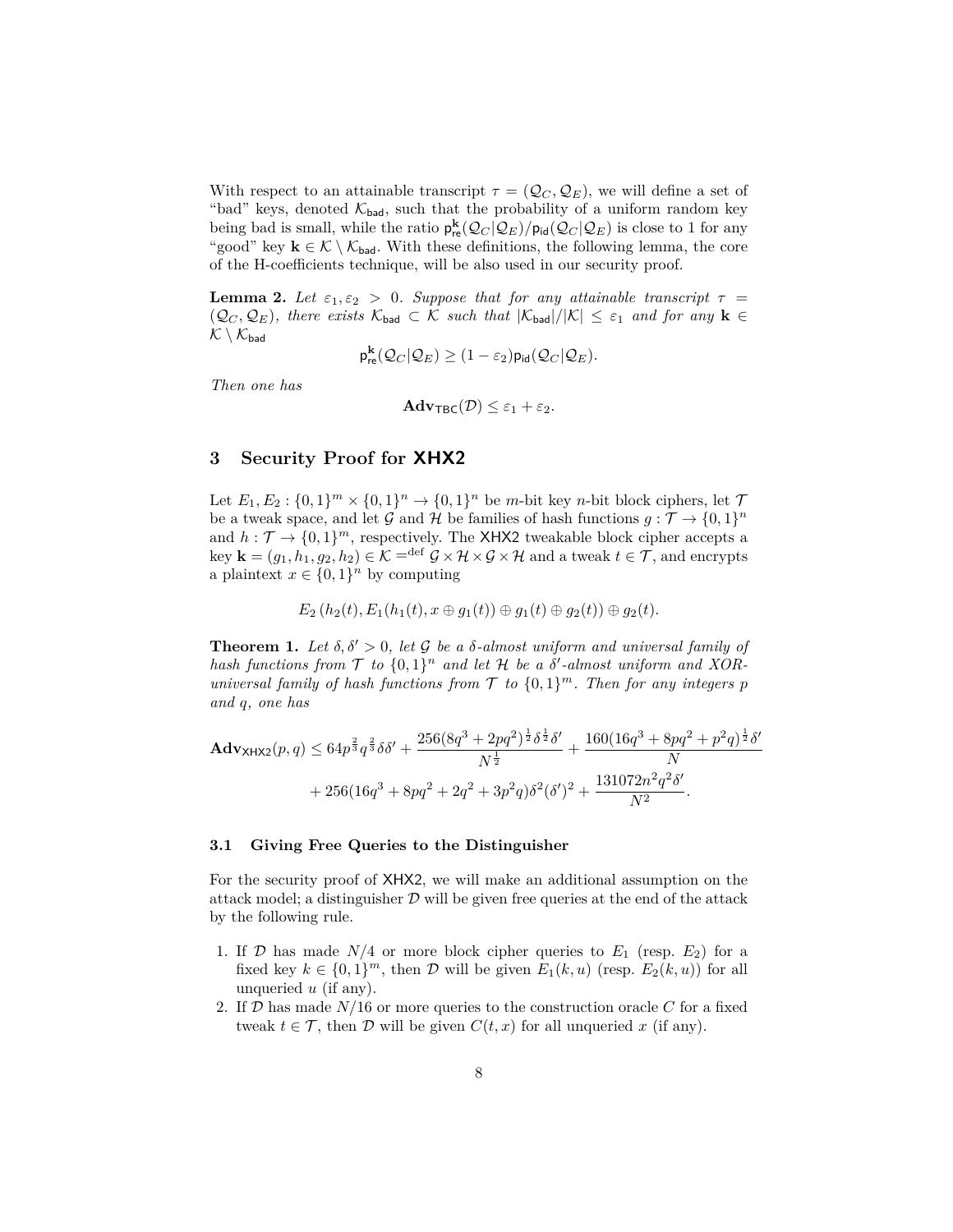This modification would not degrade the adversarial distinguishing advantage since  $\mathcal D$  is free to ignore the additional information. Suppose that  $\mathcal D$  makes at most *p* queries to each of the block ciphers and at most *q* queries to the outer tweakable permutation. Then the number of free queries given to  $D$  is upper bounded by 3*p* for each block cipher, and by 15*q* for the tweakable permutation. So this assumption can be viewed as transforming  $\mathcal D$  into a new distinguisher  $\mathcal D'$ that

- (i) makes at most 4*p* queries to each of the block ciphers and at most 16*q* queries to the outer tweakable permutation;
- (ii) makes either all *N* queries or less than *N/*4 queries for each key and each of the block ciphers;
- (iii) makes either all *N* queries or less than *N/*16 construction queries for each tweak.

Let

$$
\mathbf{Adv}_{\mathsf{TBC}}^{*}(p,q) = \max_{\mathcal{D}'} \mathbf{Adv}_{\mathsf{TBC}}(\mathcal{D}')
$$

where the maximum is taken over all adversaries  $\mathcal{D}'$  that make at most  $p$  queries to each of the block ciphers and at most *q* queries to the outer tweakable permutation *satisfying conditions (ii) and (iii)*. Then we have

<span id="page-8-0"></span>
$$
\mathbf{Adv}_{\mathsf{XHX2}}(p,q) \leq \mathbf{Adv}_{\mathsf{XHX2}}^*(4p, 16q). \tag{1}
$$

Henceforth, we will assume that a modified adversary  $\mathcal{D}'$  makes p primitive queries to each of the block ciphers and *q* construction queries.

For an attainable transcript  $\tau = (Q_C, Q_E)$ , we will use the following notations: for  $r, s \in \{0, 1\}^m$ , and  $w \in \mathcal{T}$ ,

$$
Q_{E_1}(r) = \{(k, u, v) \in Q_{E_1} : k = r\},
$$
  
\n
$$
Q_{E_2}(s) = \{(l, u, v) \in Q_{E_2} : l = s\},
$$
  
\n
$$
Q_C(w) = \{(t, x, y) \in Q_C : t = w\}.
$$

Note that either  $|\mathcal{Q}_{E_i}(r)| < N/4$  or  $|\mathcal{Q}_{E_i}(r)| = N$  for any  $r \in \{0,1\}^m$  and  $i = 1, 2$ . Similarly, we have either  $|Q_C(w)| < N/16$  or  $|Q_C(w)| = N$  for any  $w \in \mathcal{T}$ . In particular, we will write

$$
\mathcal{T}^* = \{t \in \mathcal{T} : |\mathcal{Q}_C(t)| = N\}, \qquad \mathcal{Q}_C^* = \bigsqcup_{t \in \mathcal{T}^*} \mathcal{Q}_C(t).
$$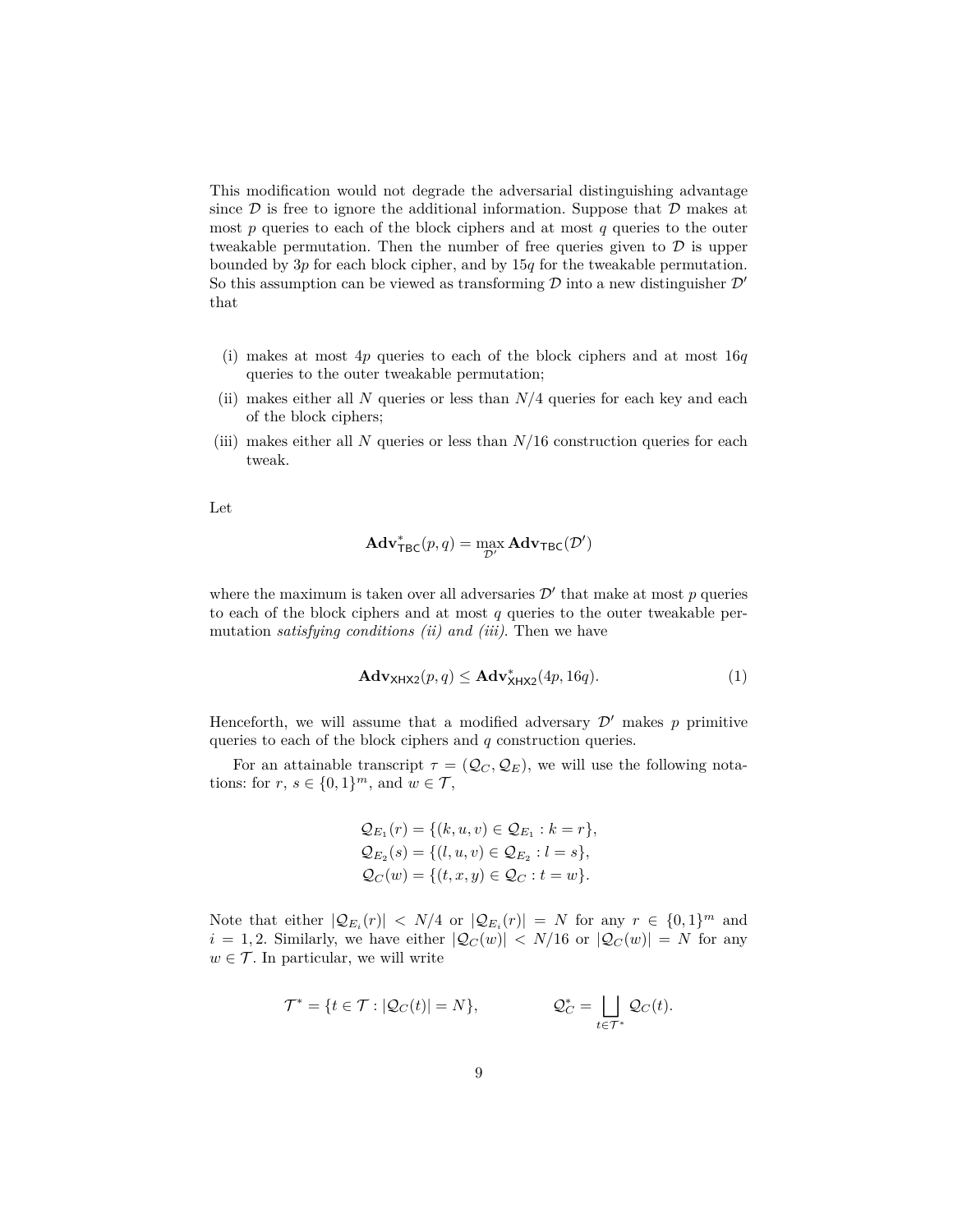#### **3.2 Bad Keys**

Fix an attainable transcript  $\tau = (Q_C, Q_E)$ , and positive integers  $M_1, M_2, M_3$ (that will be optimized later). Let

$$
\mathcal{A}_1 = \{((t, x, y), (k, u, v)) \in \mathcal{Q}_C \times \mathcal{Q}_{E_1} : (h_1(t), x \oplus g_1(t)) = (k, u)\},
$$
\n
$$
\mathcal{A}_2 = \{((t, x, y), (k, u, v)) \in \mathcal{Q}_C \times \mathcal{Q}_{E_2} : (h_2(t), y \oplus g_2(t)) = (k, v)\},
$$
\n
$$
\mathcal{B}_1 = \{((t, x, y), (t', x', y')) \in \mathcal{Q}_C^* \colon \exists (t'', x'', y'') \neq (t, x, y), (t', x', y') \text{ such that } x \oplus g_1(t) = x'' \oplus g_1(t''), h_1(t) = h_1(t''), h_2(t) = h_2(t')\},
$$
\n
$$
\mathcal{B}_2 = \{((t, x, y), (t', x', y')) \in \mathcal{Q}_C^* \colon \exists (t'', x'', y'') \neq (t, x, y), (t', x', y') \text{ such that } y \oplus g_2(t) = y'' \oplus g_2(t''), h_2(t) = h_2(t''), h_1(t) = h_1(t')\},
$$
\n
$$
\mathcal{B}_3 = \{((t, x, y), (k, u, v)) \in \mathcal{Q}_C \times \mathcal{Q}_{E_1} : \exists (t', x', y') \neq (t, x, y) \text{ such that } y \oplus g_2(t) = y' \oplus g_2(t'), h_2(t) = h_2(t'), h_1(t) = k\},
$$
\n
$$
\mathcal{B}_4 = \{((t, x, y), (k, u, v)) \in \mathcal{Q}_C \times \mathcal{Q}_{E_2} : \exists (t', x', y') \neq (t, x, y) \text{ such that } x \oplus g_1(t) = x' \oplus g_1(t'), h_1(t) = h_1(t'), h_2(t) = k\},
$$
\n
$$
\mathcal{C}_1 = \{((t, x, y), (t', x', y'), (t'', x'', y'')) \in \mathcal{Q}_C^3 : t \neq t', h_1(t) = h_1(t'), h_2(t) = h_2(t'')\},
$$
\n
$$
\mathcal{C}_2 = \{((t, x, y), (t', x', y'), (k, u, v)) \
$$

A key  $\mathbf{k} = (g_1, h_1, g_2, h_2) \in \mathcal{K}$  is defined to be *bad* if one of the following conditions is fulfilled:

- $(C-1)$   $|\mathcal{A}_i| \ge M_1$  for some  $i = 1, 2;$
- (C-2) there exist  $(t, x, y)$ ,  $(t', x', y') \in \neq \mathcal{Q}_C$  and  $(k, u, v)$ ,  $(k', u', v') \in \mathcal{Q}_{E_1}$  such that

$$
(h_1(t), x \oplus g_1(t)) = (k, u),
$$
  
\n
$$
(h_1(t'), x' \oplus g_1(t')) = (k', u'),
$$
  
\n
$$
(h_2(t), v \oplus g_1(t) \oplus g_2(t)) = (h_2(t'), v' \oplus g_1(t') \oplus g_2(t')),
$$

(C-3) there exist  $(t, x, y)$ ,  $(t', x', y') \in \neq \mathcal{Q}_C$  and  $(k, u, v)$ ,  $(k', u', v') \in \mathcal{Q}_{E_2}$  such that

$$
(h_2(t), y \oplus g_2(t)) = (k, v),
$$
  
\n
$$
(h_2(t'), y' \oplus g_2(t')) = (k', v'),
$$
  
\n
$$
(h_1(t), u \oplus g_1(t) \oplus g_2(t)) = (h_1(t'), u' \oplus g_1(t') \oplus g_2(t')),
$$

 $(C-4)$   $|\mathcal{B}_i| \geq M_2$  for some  $i = 1, 2, 3, 4;$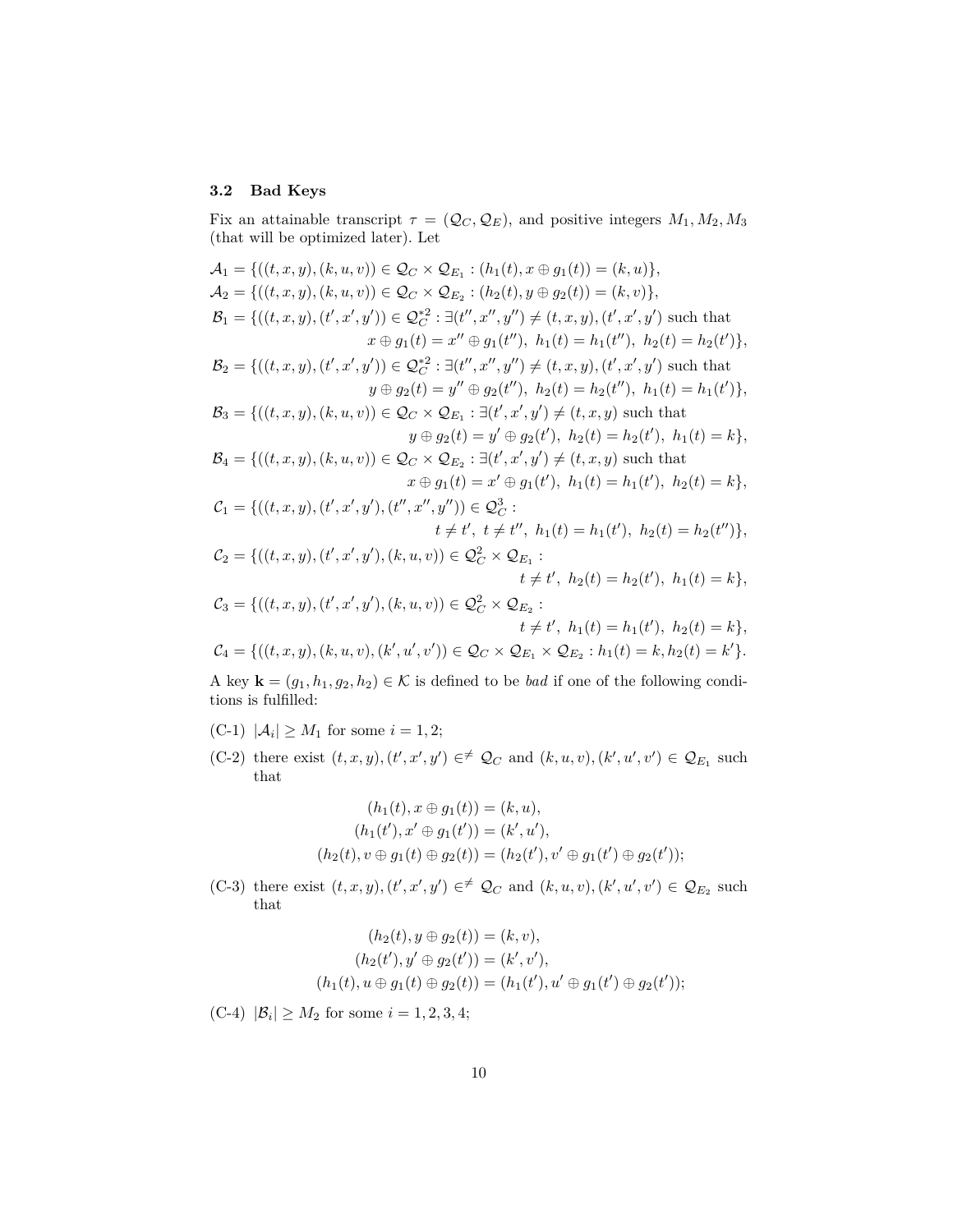- $(C-5)$   $|\mathcal{C}_i| \geq M_3$  for some  $i = 1, 2, 3, 4;$
- (C-6) there exist  $(t, x, y)$ ,  $(t', x', y')$ ,  $(t'', x'', y'') \in \mathcal{Q}_C$  such that  $(t, x, y) \neq (t', x', y')$ ,  $(t, x, y) \neq (t'', x'', y'')$  and

$$
(h_1(t), x \oplus g_1(t)) = (h_1(t'), x' \oplus g_1(t')),(h_2(t), y \oplus g_2(t)) = (h_2(t''), y'' \oplus g_2(t'')),
$$

(C-7) there exist  $(t, x, y)$ ,  $(t', x', y') \in \neq \mathcal{Q}_C$  such that

$$
(h_1(t), x \oplus g_1(t)) = (h_1(t'), x' \oplus g_1(t')),(h_2(t), g_1(t) \oplus g_2(t)) = (h_2(t'), g_1(t') \oplus g_2(t');
$$

(C-8) there exist  $(t, x, y)$ ,  $(t', x', y') \in \neq \mathcal{Q}_C$  such that

$$
(h_1(t), g_1(t) \oplus g_2(t)) = (h_1(t'), g_1(t') \oplus g_2(t')),(h_2(t), y \oplus g_2(t)) = (h_2(t'), y' \oplus g_2(t'));
$$

(C-9) there exist  $(t, x, y) \in \mathcal{Q}_C$ ,  $(k, u, v) \in \mathcal{Q}_{E_1}$  and  $(k', u', v') \in \mathcal{Q}_{E_2}$  such that

$$
(h_1(t), x \oplus g_1(t)) = (k, u),
$$
  

$$
(h_2(t), y \oplus g_2(t)) = (k', v');
$$

(C-10) there exist  $(t, x, y) \in \mathcal{Q}_C$ ,  $(k, u, v) \in \mathcal{Q}_{E_1}$  and  $(k', u', v') \in \mathcal{Q}_{E_2}$  such that

$$
(h_1(t), x \oplus g_1(t)) = (k, u),
$$
  

$$
(h_2(t), v \oplus g_1(t) \oplus g_2(t)) = (k', u');
$$

(C-11) there exist  $(t, x, y) \in \mathcal{Q}_C$ ,  $(k, u, v) \in \mathcal{Q}_{E_1}$  and  $(k', u', v') \in \mathcal{Q}_{E_2}$  such that

$$
(h_1(t), u' \oplus g_1(t) \oplus g_2(t)) = (k, v),
$$
  

$$
(h_2(t), y \oplus g_2(t)) = (k', v');
$$

(C-12) there exist  $(t, x, y)$ ,  $(t', x', y') \in \mathscr{L}_C$  and  $(k, u, v) \in \mathcal{Q}_{E_1}$  such that

$$
(h_1(t), x \oplus g_1(t)) = (k, u),(h_2(t), y \oplus g_2(t)) = (h_2(t'), y' \oplus g_2(t')),
$$

(C-13) there exist  $(t, x, y)$ ,  $(t', x', y') \in \mathscr{L}_C$  and  $(k, u, v) \in \mathcal{Q}_{E_2}$  such that

$$
(h_1(t), x \oplus g_1(t)) = (h_1(t'), x' \oplus g_1(t')),(h_2(t), y \oplus g_2(t)) = (k, v);
$$

(C-14) there exist  $k \in \{0, 1\}^m$  and  $h \in \{h_1, h_2\}$  such that

$$
\frac{N}{4} \leq |\{(t, x, y) \in \mathcal{Q}_C \setminus \mathcal{Q}_C^* : h(t) = k\}|.
$$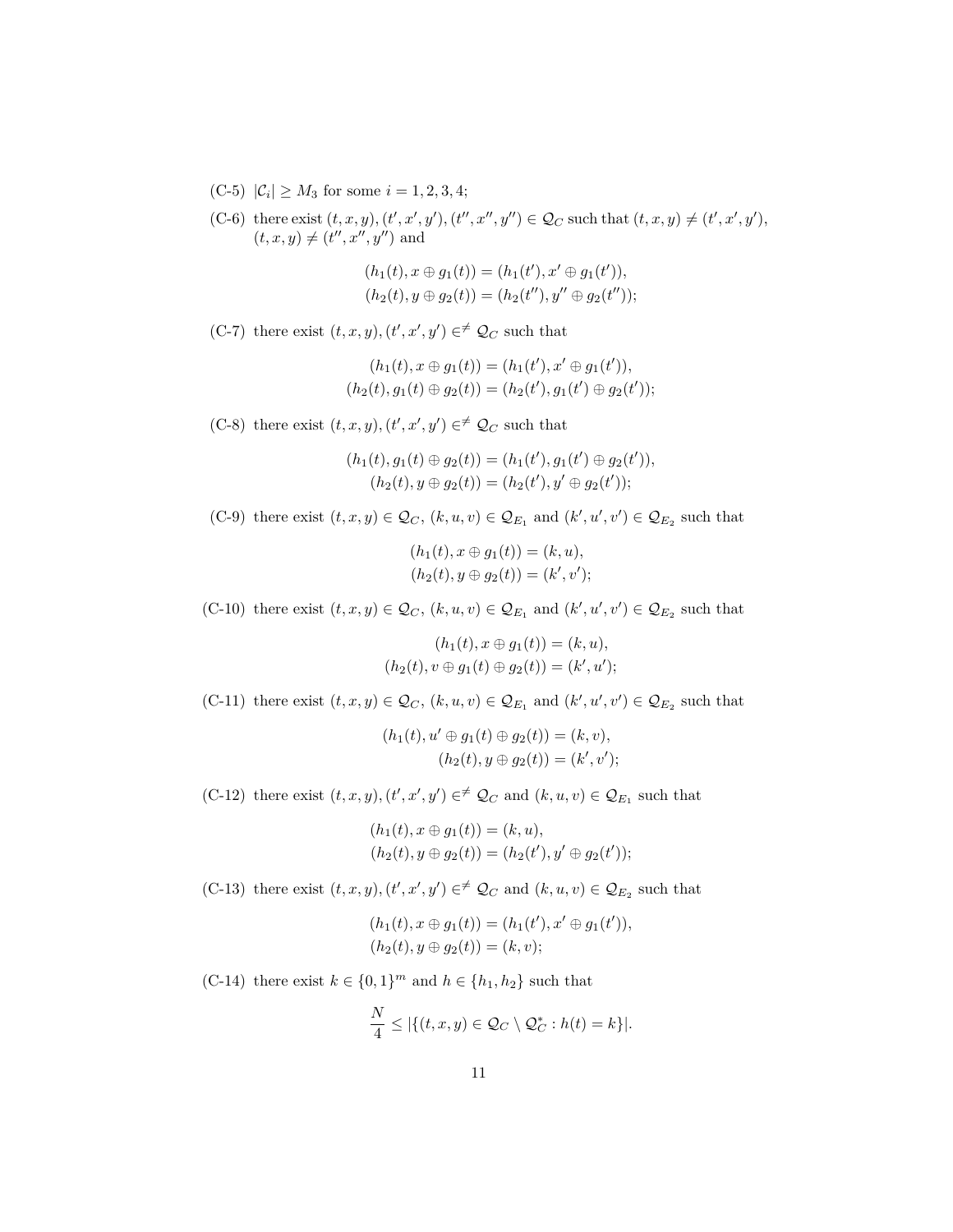<span id="page-11-0"></span>

















Fig. 2: Reduced queries that make bad conditions (C-2), (C-3) and (C-6) to (C-13). Black dots (resp. white dots) represent values fixed by  $\mathcal{Q}_{E_1}$  and  $\mathcal{Q}_{E_2}$  (resp. free values).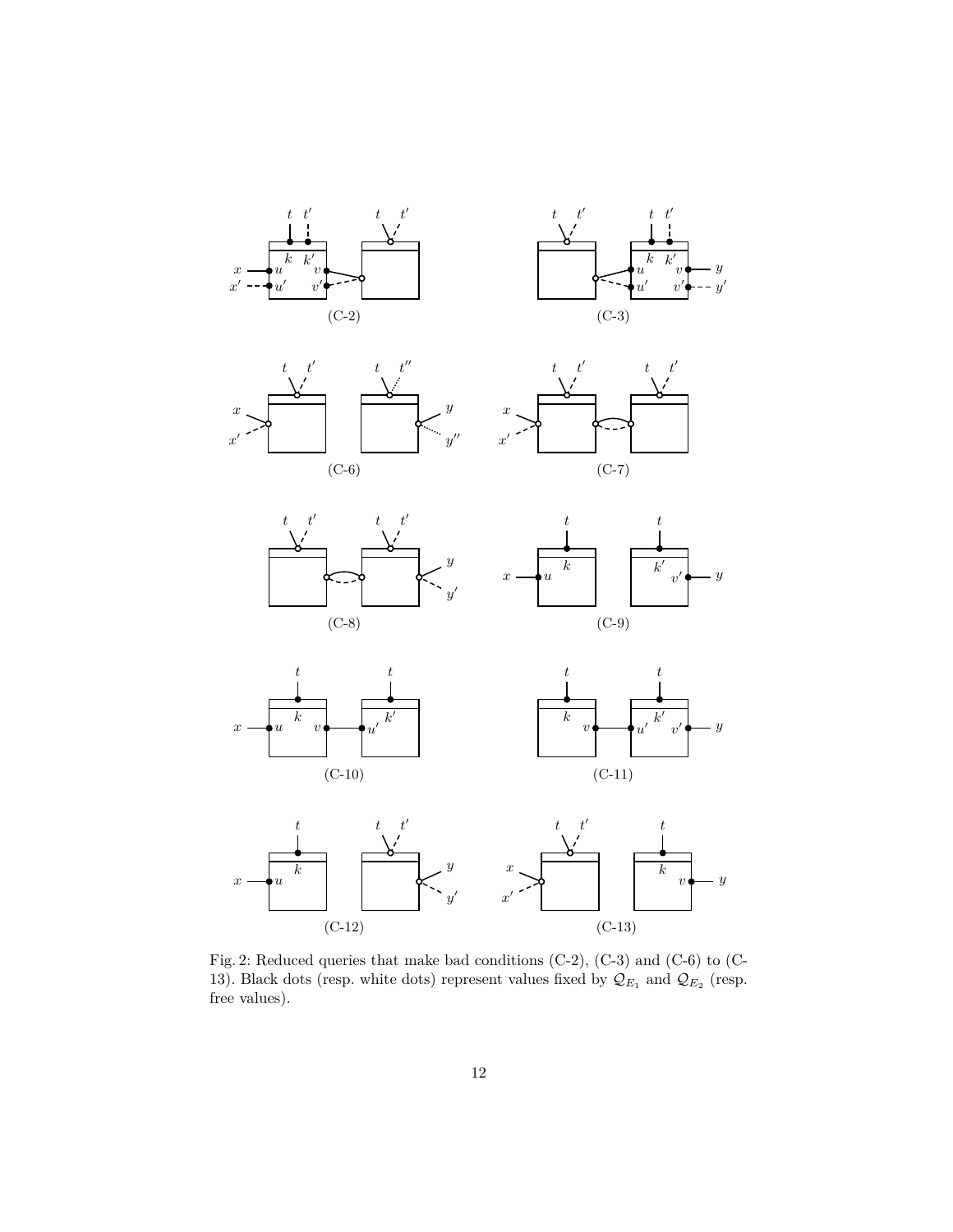Fig. [2](#page-11-0) pictorially represents bad conditions (C-2), (C-3) and (C-6) to (C-13) in terms of reduced queries (as defined in Section [3.3\)](#page-13-0). The probability of having bad keys in the ideal world is upper bounded as follows.

**Lemma 3.** For an attainable transcript  $\tau = (Q_C, Q_E)$ , let  $K_{bad}$  be the set of *bad keys defined as above. Then we have*

$$
\frac{|\mathcal{K}_{\text{bad}}|}{|\mathcal{K}|} \le \frac{2pq\delta\delta'}{M_1} + 2M_1^2\delta\delta' + \frac{(2q^3 + 2pq^2)\delta(\delta')^2}{M_2} + \frac{(q^3 + 2pq^2 + p^2q)(\delta')^2}{M_3} + (q^3 + 2pq^2 + 2q^2 + 3p^2q)\delta^2(\delta')^2 + \frac{512n^2q^2\delta'}{N^2}.
$$

For  $i = 1, \ldots, 14$ , let  $\mathsf{E}_i$  denote the event that a uniform random key  $\mathbf{k} \in \mathcal{K}$ satisfies condition  $(C-i)$ . Then we have

<span id="page-12-0"></span>
$$
\frac{|\mathcal{K}_{\mathsf{bad}}|}{|\mathcal{K}|} \le \Pr\left[\mathsf{E}_1 \vee \mathsf{E}_2 \vee \mathsf{E}_3\right] + \sum_{i=4}^{14} \Pr\left[\mathsf{E}_i\right].\tag{2}
$$

Here we only upper bound  $Pr [E_{14}]$ ; the analysis of the other events are rather straightforward. Due to the space limit, the complete proof will be given in the full version.

UPPER BOUNDING  $Pr[E_{14}]$ . Let

$$
\mathcal{T}^i = \{ w \in \mathcal{T} : 2^{i-1} \leq |\mathcal{Q}_C(w)| < 2^i \},
$$
  
\n
$$
\mathcal{Q}_C^i = \{ (t, x, y) \in \mathcal{Q}_C(w) : w \in \mathcal{T}^i \},
$$

for  $i = 1, \ldots, n-4$ . Then we have

$$
\mathcal{T}\setminus\mathcal{T}^*=\bigsqcup_{i=1}^{n-4}\mathcal{T}^i, \qquad \qquad \mathcal{Q}_C\setminus\mathcal{Q}_C^*=\bigsqcup_{i=1}^{n-4}\mathcal{Q}_C^i.
$$

For each  $h \in \{h_1, h_2\}$  and  $i \in \{1, \ldots, n-4\}$ , we define two random variables

$$
X_i = |\{(t, t') \in (\mathcal{T}^i)^{*2} : h(t) = h(t')\}|,
$$
  
\n
$$
Y_i = \max_{\substack{\exists t_1, \dots, t_\ell \in \mathcal{F} \\ h(t_1) = \dots = h(t_\ell)}} \ell.
$$

Since  $|\mathcal{T}^i| \leq \frac{q}{2^{i-1}}$  and by the  $\delta'$ -almost uniformity of  $\mathcal{H}$ , we have

$$
\mathbf{E}[X_i] \leq |\mathcal{T}^i|(|\mathcal{T}^i| - 1)\delta' \leq \left(\frac{q}{2^{i-1}}\right)^2 \delta'
$$

for  $i = 1, ..., n - 4$ . Since  $Y_i(Y_i - 1) \leq X_i$  and by Markov's inequality, we have

$$
\Pr\left[Y_i \ge \frac{q\sqrt{C\delta'}}{2^{i-1}} + 1\right] \le \Pr\left[Y_i(Y_i - 1) \ge \left(\frac{q\sqrt{C\delta'}}{2^{i-1}}\right)^2\right]
$$

$$
\le \Pr\left[X_i \ge C\left(\frac{q}{2^{i-1}}\right)^2 \delta'\right] \le \frac{1}{C}
$$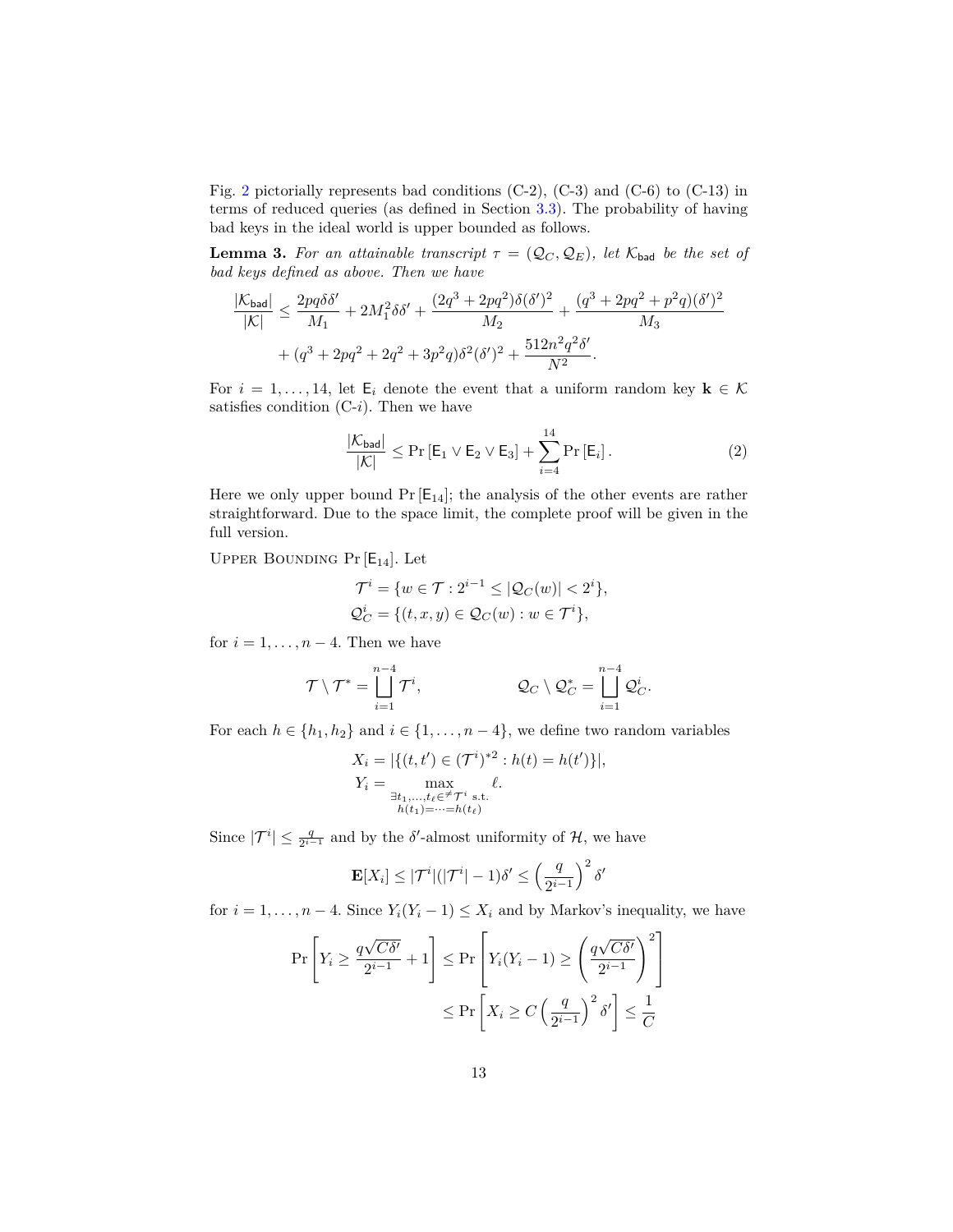for any  $C > 0$ . Therefore, for each  $k \in \{0,1\}^m$  and  $h \in \{h_1, h_2\}$ , we have

$$
|\{(t, x, y) \in \mathcal{Q}_C \setminus \mathcal{Q}_C^* : h(t) = k\}| < \sum_{i=1}^{n-4} Y_i 2^i < \sum_{i=1}^{n-4} \left( \frac{q\sqrt{C\delta'}}{2^{i-1}} + 1 \right) 2^i \\
&< 2nq\sqrt{C\delta'} + \frac{N}{8}
$$

except with probability at most *n/C*. By letting  $C = \left(\frac{N}{16nq}\right)^2 \frac{1}{\delta'}$  (satisfying  $2nq\sqrt{C\delta'} = N/8$ , we have

$$
\Pr\left[\mathsf{E}_{14}\right] \le \frac{512n^2q^2\delta'}{N^2}.\tag{3}
$$

## <span id="page-13-0"></span> ${\bf 3.3}$  Lower Bounding  ${\bf p}^{\bf k}_{\bf re}({\cal Q}_C|{\cal Q}_E)/{\bf p}_{\bf id}({\cal Q}_C|{\cal Q}_E)$  For a Good Key

This section will be devoted to the proof of the following lemma.

<span id="page-13-1"></span>**Lemma 4.** For an attainable transcript  $\tau = (Q_C, Q_E)$  and a good key **k** = (*g*1*, h*1*, g*2*, h*2) ∈ K*, one has*

$$
\frac{\mathsf{p}^{\mathbf{k}}_{\mathsf{re}}(\mathcal{Q}_{C}|\mathcal{Q}_{E})}{\mathsf{p}_{\mathsf{id}}(\mathcal{Q}_{C}|\mathcal{Q}_{E})} \geq 1 - \left(\frac{16M_2}{N} + \frac{16M_3}{N^2}\right).
$$

**3.3.1 Useful Definitions and Properties** Let

$$
\overline{Q_C} = \{ (h_1(t), h_2(t), x \oplus g_1(t), y \oplus g_2(t), g_1(t) \oplus g_2(t)) : (t, x, y) \in \mathcal{Q}_C \}.
$$

The elements of  $\overline{Q_C}$  will be called *reduced queries* (or simply queries). The reduced queries of  $\overline{Q_C}$  are all distinct, namely, if  $(t, x, y) \neq (t', x', y')$ , then

$$
(h_1(t), h_2(t), x \oplus g_1(t), y \oplus g_2(t), g_1(t) \oplus g_2(t))
$$
  

$$
\neq (h_1(t'), h_2(t'), x \oplus g_1(t'), y \oplus g_2(t'), g_1(t') \oplus g_2(t'))
$$

since **k** does not satisfy condition (C-6). Let

$$
Q^{(1)} = \{(k, l, u, v, \Delta) \in \overline{Q_C} : (k, u, *) \in Q_{E_1} \text{ for some } * \in \{0, 1\}^n\},
$$
  
\n
$$
Q^{(2)} = \{(k, l, u, v, \Delta) \in \overline{Q_C} : (l, *, v) \in Q_{E_2} \text{ for some } * \in \{0, 1\}^n\},
$$
  
\n
$$
Q^{(3)} = \{(k, l, u, v, \Delta) \in \overline{Q_C} : \exists (k', l', u', v', \Delta') \in \overline{Q_C} \text{ such that}
$$
  
\n
$$
(k', l', u', v', \Delta') \neq (k, l, u, v, \Delta), (k', u') = (k, u)\} \setminus Q^{(1)},
$$
  
\n
$$
Q^{(4)} = \{(k, l, u, v, \Delta) \in \overline{Q_C} : \exists (k', l', u', v', \Delta') \in \overline{Q_C} \text{ such that}
$$
  
\n
$$
(k', l', u', v', \Delta') \neq (k, l, u, v, \Delta), (l', v') = (l, v)\} \setminus Q^{(2)},
$$
  
\n
$$
Q^{(5)} = \overline{Q_C} \setminus \left(\bigcup_{i=1}^4 Q^{(i)}\right).
$$

Each class of queries are pictorially represented in Fig. [3.](#page-14-0)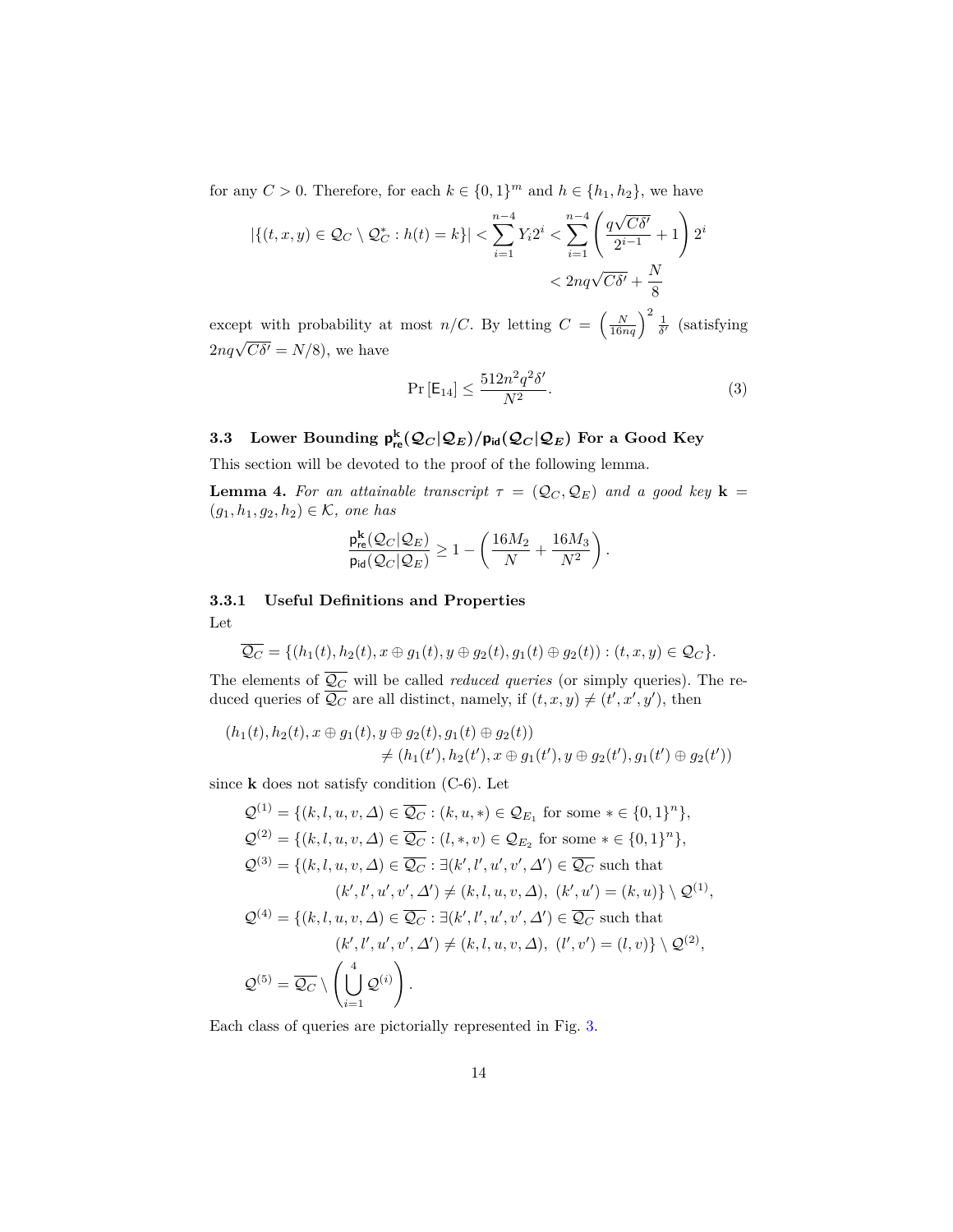<span id="page-14-0"></span>

Fig. 3: Reduced queries in  $\mathcal{Q}^{(i)}$ ,  $i = 1, 2, 3, 4, 5$ . Black dots represent values fixed by  $\mathcal{Q}_{E_1}$  and  $\mathcal{Q}_{E_2}$ , while white dots are "free". Two distinct dots on each side do not necessarily correspond to distinct values.

*Property 1.* Sets  $\mathcal{Q}^{(i)}$ ,  $i = 1, 2, 3, 4, 5$ , partition  $\overline{\mathcal{Q}_C}$ , namely,

$$
\overline{\mathcal{Q}_C} = \bigsqcup_{i=1}^5 \mathcal{Q}^{(i)}.
$$

*Proof.* The union of  $\mathcal{Q}^{(i)}$ ,  $i = 1, 2, 3, 4, 5$ , is  $\overline{\mathcal{Q}_C}$  by the definition of  $\mathcal{Q}^{(5)}$ . Furthermore, they are pairwise disjoint; in particular,

- 1.  $\mathcal{Q}^{(1)} \cap \mathcal{Q}^{(2)} = \emptyset$  by excluding bad keys satisfying (C-9);
- 2.  $Q^{(1)} \cap Q^{(4)} = \emptyset$  by excluding bad keys satisfying (C-12);
- 3.  $Q^{(2)} \cap Q^{(3)} = \emptyset$  by excluding bad keys satisfying (C-13);
- 4.  $\mathcal{Q}^{(3)} \cap \mathcal{Q}^{(4)} = \emptyset$  by excluding bad keys satisfying (C-6).

We will further classify the queries and count each class using the following notations.

1. For  $r, s \in \{0, 1\}^m$ ,  $d \in \{0, 1\}^n$  and  $i \in \{1, 2, 3, 4, 5\}$ , let

$$
\mathcal{Q}_{r,s,d}^{(i)} = \{(k,l,u,v,\Delta) \in \mathcal{Q}^{(i)} : (k,l,\Delta) = (r,s,d)\},\
$$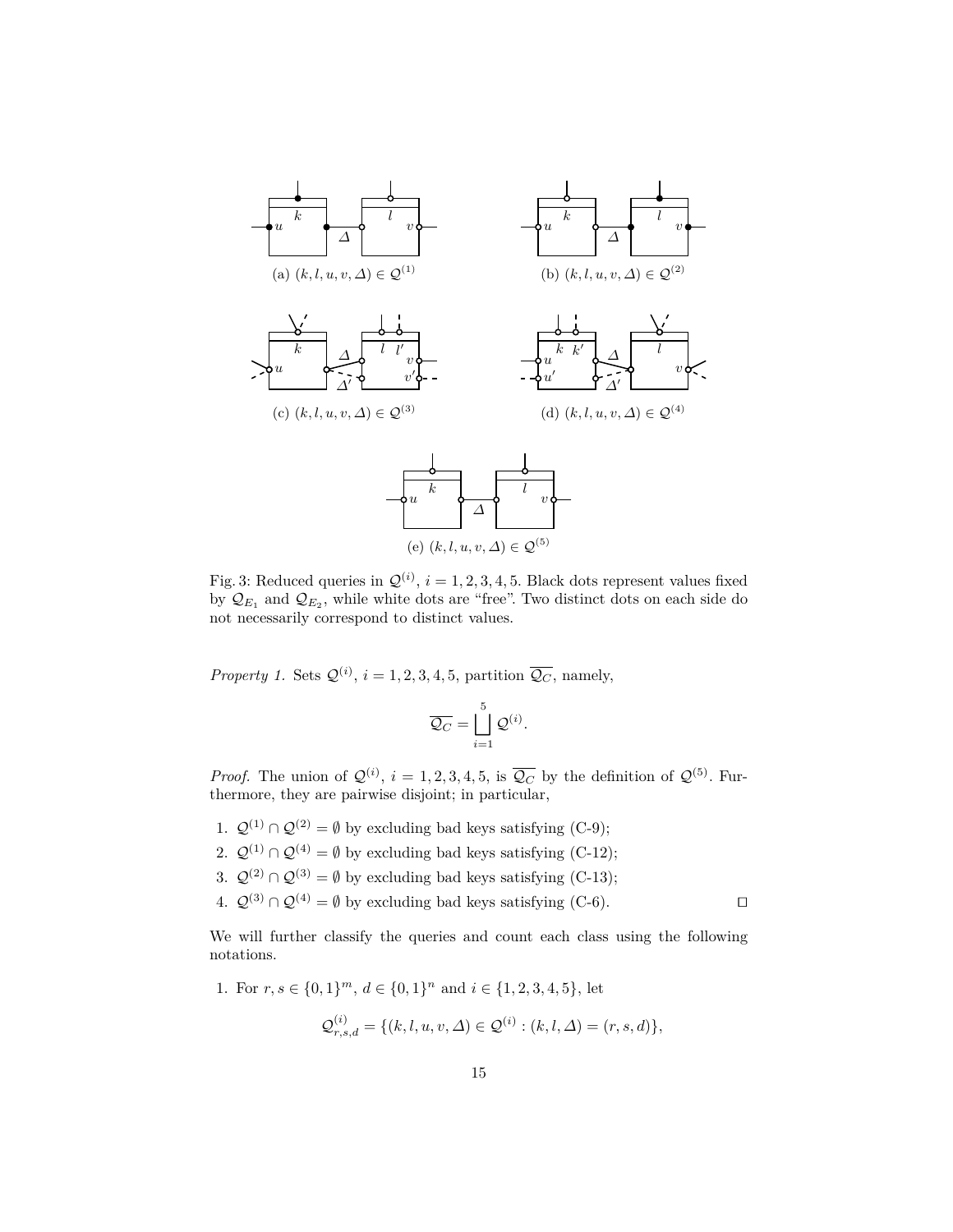and let

$$
\mathcal{Q}_{r,s}^{(i)} = \bigsqcup_{d \in \{0,1\}^n} \mathcal{Q}_{r,s,d}^{(i)}, \quad \mathcal{Q}_{r,*}^{(i)} = \bigsqcup_{l \in \{0,1\}^m} \mathcal{Q}_{r,l}^{(i)}, \quad \mathcal{Q}_{*,s}^{(i)} = \bigsqcup_{k \in \{0,1\}^m} \mathcal{Q}_{k,s}^{(i)}.
$$

2. For  $w \in \mathcal{T}$ ,  $r, s \in \{0, 1\}^m$ ,  $d \in \{0, 1\}^n$  and  $i \in \{1, 2, 3, 4, 5\}$ , let

$$
q_w = |Q_C(w)|, \t\t p_{r,*} = |Q_{E_1}(r)|, \t\t p_{*,s} = |Q_{E_2}(s)|,
$$
  
\n
$$
q_{r,s,d}^{(i)} = |Q_{r,s,d}^{(i)}|, \t\t q_{r,*}^{(i)} = |Q_{r,*}^{(i)}|, \t\t q_{*,s}^{(i)} = |Q_{*,s}^{(i)}|.
$$
  
\n
$$
p_{*,s} = |Q_{E_2}(s)|, \t\t q_{*,s}^{(i)} = |Q_{*,s}^{(i)}|.
$$

Given the partition of the queries, we can also define the following sets.

1. For  $r, s \in \{0, 1\}^m$ , let

$$
U_1(r) = \{u \in \{0,1\}^n : \exists v \in \{0,1\}^n \text{ such that } (u, v) \in \mathcal{Q}_{E_1}(r)\},
$$
  
\n
$$
V_1(r) = \{v \in \{0,1\}^n : \exists u \in \{0,1\}^n \text{ such that } (u, v) \in \mathcal{Q}_{E_1}(r)\},
$$
  
\n
$$
U_2(s) = \{u \in \{0,1\}^n : \exists v \in \{0,1\}^n \text{ such that } (u, v) \in \mathcal{Q}_{E_2}(s)\},
$$
  
\n
$$
V_2(s) = \{v \in \{0,1\}^n : \exists u \in \{0,1\}^n \text{ such that } (u, v) \in \mathcal{Q}_{E_2}(s)\}.
$$

2. For  $r, s \in \{0, 1\}^m$  and  $i \in \{1, 2, 3, 4, 5\}$ , let

$$
U_1^{(i)}(r) = \{u \in \{0, 1\}^n : \exists s, v, \Delta \text{ such that } (r, s, u, v, \Delta) \in \mathcal{Q}^{(i)}\},
$$
  

$$
V_2^{(i)}(s) = \{v \in \{0, 1\}^n : \exists r, u, \Delta \text{ such that } (r, s, u, v, \Delta) \in \mathcal{Q}^{(i)}\}.
$$

Sets  $U_1^{(i)}(r)$  and  $V_2^{(i)}(s)$ ,  $i = 1, 2, 3, 4, 5$ , are pictorially represented in Fig. [4.](#page-16-0) We have the following properties on these sets.

*Property 2.* For  $r, s \in \{0, 1\}^m$ , one has

- 1.  $U_1^{(1)}(r) \subset U_1(r);$ 2.  $U_1(r)$  and  $U_1^{(i)}(r)$ ,  $i = 2, 3, 4, 5$ , are pairwise disjoint; 3.  $V_2^{(1)}(s) \subset V_2(s);$
- 4.  $V_2(s)$  and  $V_2^{(i)}(s)$ ,  $i = 1, 3, 4, 5$ , are pairwise disjoint.

*Proof.* By definition,  $U_1^{(1)}(r) \subset U_1(r)$ .  $U_1(r)$  and  $U_1^{(2)}(r)$  are disjoint by excluding bad keys of (C-9);  $U_1(r)$  and  $U_1^{(3)}(r)$  are disjoint since  $\mathcal{Q}^{(1)}$  and  $\mathcal{Q}^{(3)}$ are disjoint;  $U_1(r)$  and  $U_1^{(4)}(r)$  are disjoint by excluding bad keys of (C-12);  $U_1^{(2)}(r)$  and  $U_1^{(3)}(r)$  are disjoint by excluding bad keys of (C-13);  $U_1^{(2)}(r)$  and  $U_1^{(4)}(r)$  are disjoint by excluding bad keys of (C-13) and since  $\mathcal{Q}^{(2)}$  and  $\mathcal{Q}^{(4)}$  are disjoint;  $U_1^{(3)}(r)$  and  $U_1^{(4)}(r)$  are disjoint by excluding bad keys of (C-6). Since  $\mathcal{Q}^{(1)} \cup \mathcal{Q}^{(2)} \cup \mathcal{Q}^{(3)} \cup \mathcal{Q}^{(4)}$  and  $\mathcal{Q}^{(5)}$  are disjoint,  $U_1^{(1)}(r) \cup U_1^{(2)}(r) \cup U_1^{(3)}(r) \cup U_1^{(4)}(r)$ and  $U_1^{(5)}(r)$  are also disjoint. The remaining properties are proved similarly.  $\Box$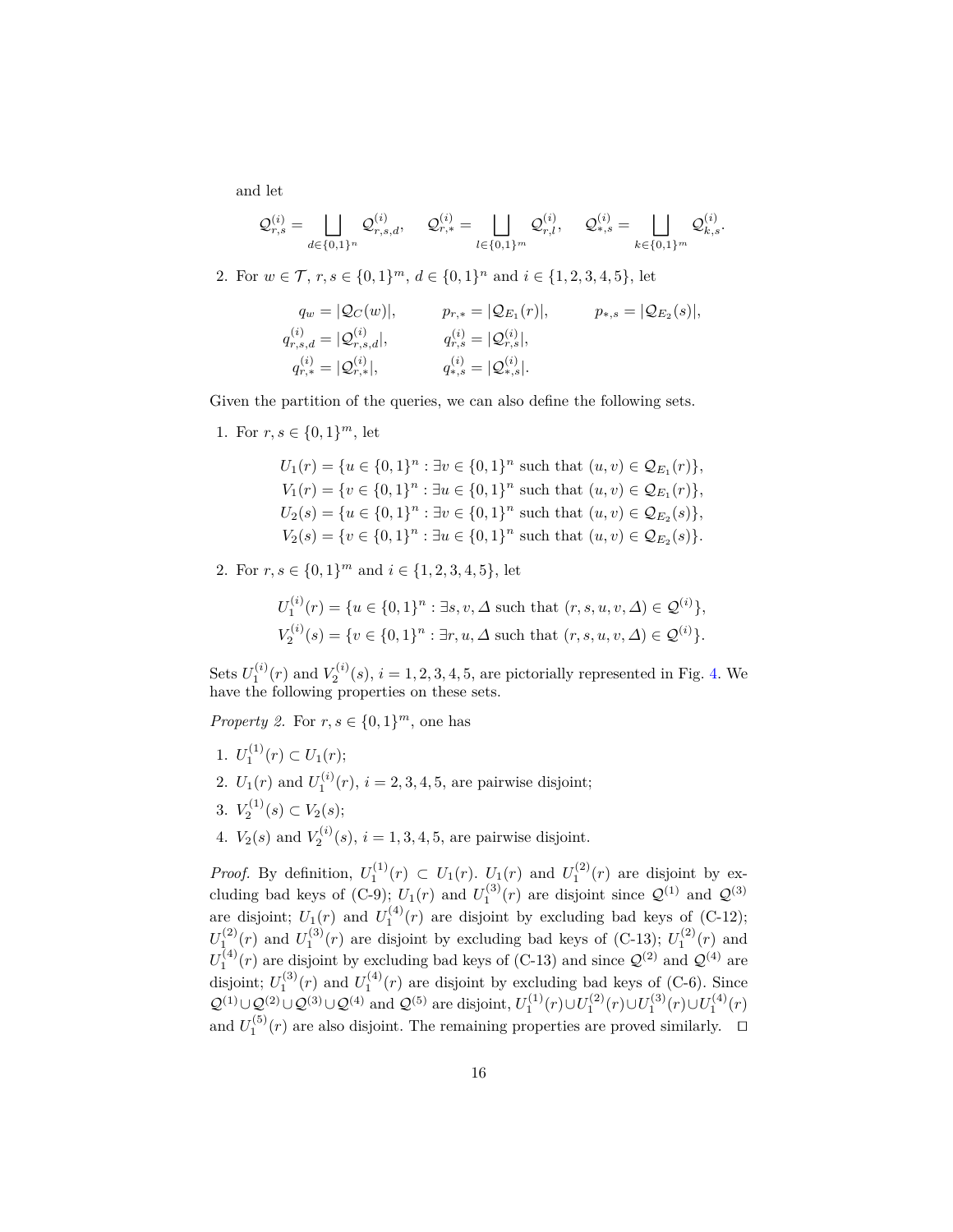<span id="page-16-0"></span>

Fig. 4: Sets  $U_1^{(i)}(r)$  and  $V_2^{(i)}(s)$ ,  $i = 1, 2, 3, 4, 5$  $i = 1, 2, 3, 4, 5$  $i = 1, 2, 3, 4, 5$ . As in Fig. 3, black dots (resp. white dots) represent values fixed by  $\mathcal{Q}_{E_1}$  and  $\mathcal{Q}_{E_2}$  (resp. free values). Distinct dots on each side do not necessarily correspond to distinct values.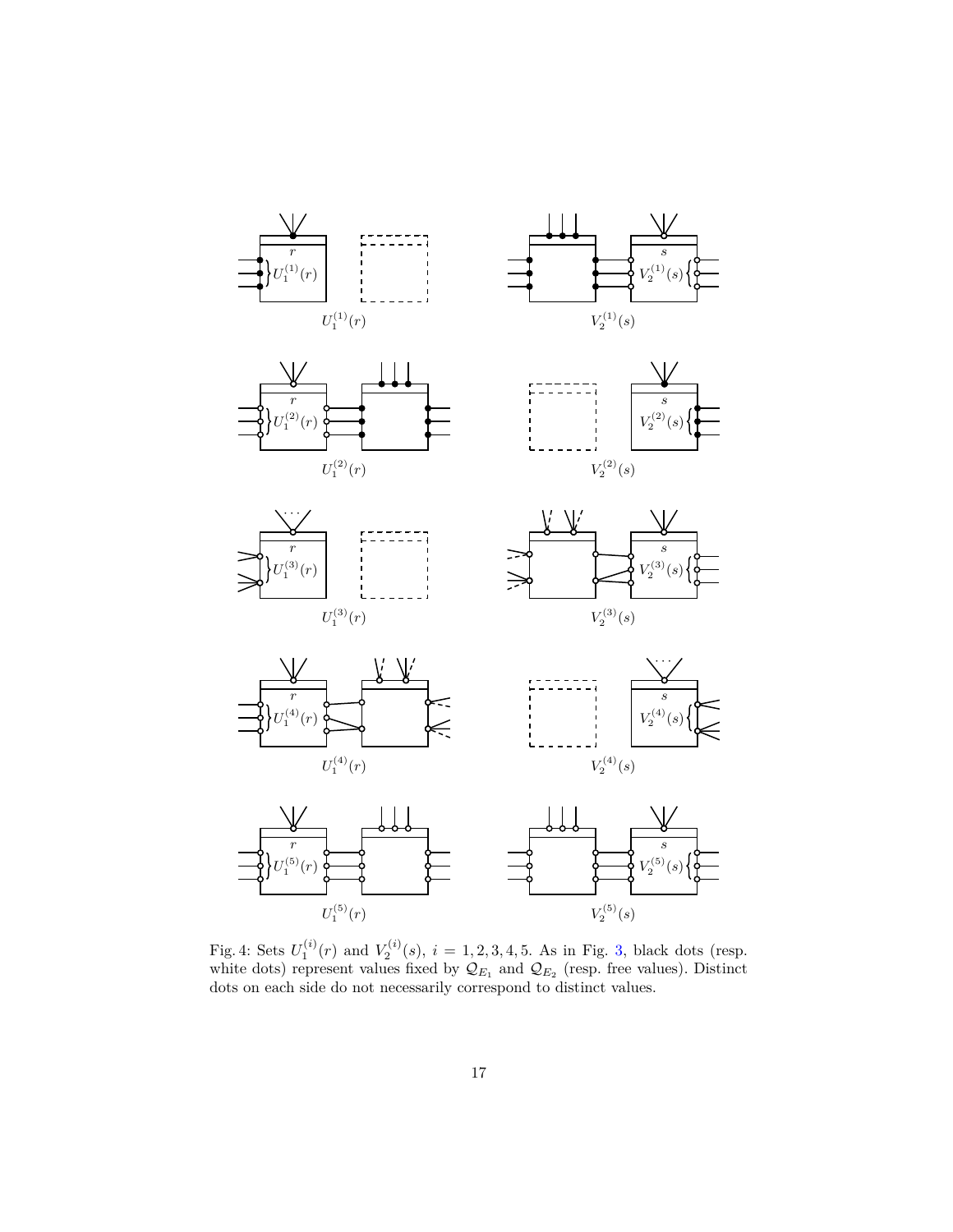*Property 3.* For  $r, s \in \{0, 1\}^m$ , one has

- 1.  $|U_1(r)| = |V_1(r)| = p_{r,*};$
- 2.  $|U_2(s)| = |V_2(s)| = p_{*,s};$
- 3.  $|U_1^{(i)}(r)| = q_{r,*}^{(i)}$  for  $i = 2, 4, 5;$
- 4.  $|V_2^{(i)}(s)| = q_{*,s}^{(i)}$  for  $i = 1, 3, 5$ .

*Proof.* It is straightforward to prove the first two properties. Every  $(k, l, u, v, \Delta) \in$  $\mathcal{Q}_{r,*}^{(2)}$  (resp.  $\mathcal{Q}_{r,*}^{(4)}$ ) contains a distinct *u* since otherwise we would find queries satisfying (C-13) (resp. (C-6)), which implies  $|U_1^{(2)}(r)| = q_{r,*}^{(2)}$  (resp.  $|U_1^{(4)}(r)| = q_{r,*}^{(4)}$ ). We also have  $|U_1^{(5)}(r)| = q_{r,*}^{(5)}$  since  $\mathcal{Q}^{(5)}$  and  $\mathcal{Q}^{(3)}$  are disjoint. The last property is proved similarly.  $\Box$ 

We define  $a_{r,*}^{(3)} = |U_1^{(3)}(r)|$  and  $a_{*,s}^{(4)} = |V_2^{(4)}(s)|$ .

*Property 4.* For  $r, s \in \{0, 1\}^m$  and  $d \in \{0, 1\}^n$ , one has

1.  $p_{r,*} \geq q_{r,s,d}^{(1)};$ 2.  $p_{*,s} \geq q_{r,s,d}^{(2)};$ 3.  $a_{r,*}^{(3)} \geq q_{r,s,d}^{(3)};$ 4.  $a_{*,s}^{(4)} \geq q_{r,s,d}^{(4)}$ .

*Proof.* Every  $(k, l, u, v, \Delta) \in \mathcal{Q}_{r,s,d}^{(1)}$  contains a distinct *u* since otherwise we would find queries satisfying (C-7). Therefore we have  $p_{r,*} = |U_1(r)| \ge q_{r,s,d}^{(1)}$ . The other properties are proved similarly.  $\Box$ 

For a subset  $\mathcal{Q} \subset \overline{\mathcal{Q}_C}$ , we will write  $(E_1, E_2) \vdash \mathcal{Q}$  if

$$
E_2(l, E_1(k, u) \oplus \Delta) = v
$$

for every  $(k, l, u, v, \Delta) \in \mathcal{Q}$ . With this notation, let

$$
p_1 = \Pr\left[ (E_1, E_2) \vdash Q^{(1)} \cup Q^{(2)} \middle| E_1 \vdash Q_{E_1} \land E_2 \vdash Q_{E_2} \right],
$$
  
\n
$$
p_2 = \Pr\left[ (E_1, E_2) \vdash Q^{(3)} \cup Q^{(4)} \middle| E_1 \vdash Q_{E_1} \land E_2 \vdash Q_{E_2} \land (E_1, E_2) \vdash Q^{(1)} \cup Q^{(2)} \right],
$$
  
\n
$$
p_3 = \Pr\left[ (E_1, E_2) \vdash Q^{(5)} \middle| E_1 \vdash Q_{E_1} \land E_2 \vdash Q_{E_2} \land (E_1, E_2) \vdash \bigcup_{i=1}^4 Q^{(i)} \right].
$$

Then we have

<span id="page-17-0"></span>
$$
\mathsf{p}_{\mathsf{re}}^{\mathbf{k}}(\mathcal{Q}_C|\mathcal{Q}_E) = \Pr\left[ (E_1, E_2) \vdash \overline{\mathcal{Q}_C} | E_1 \vdash \mathcal{Q}_{E_1} \land E_2 \vdash \mathcal{Q}_{E_2} \right] = \mathsf{p}_1 \cdot \mathsf{p}_2 \cdot \mathsf{p}_3. \tag{4}
$$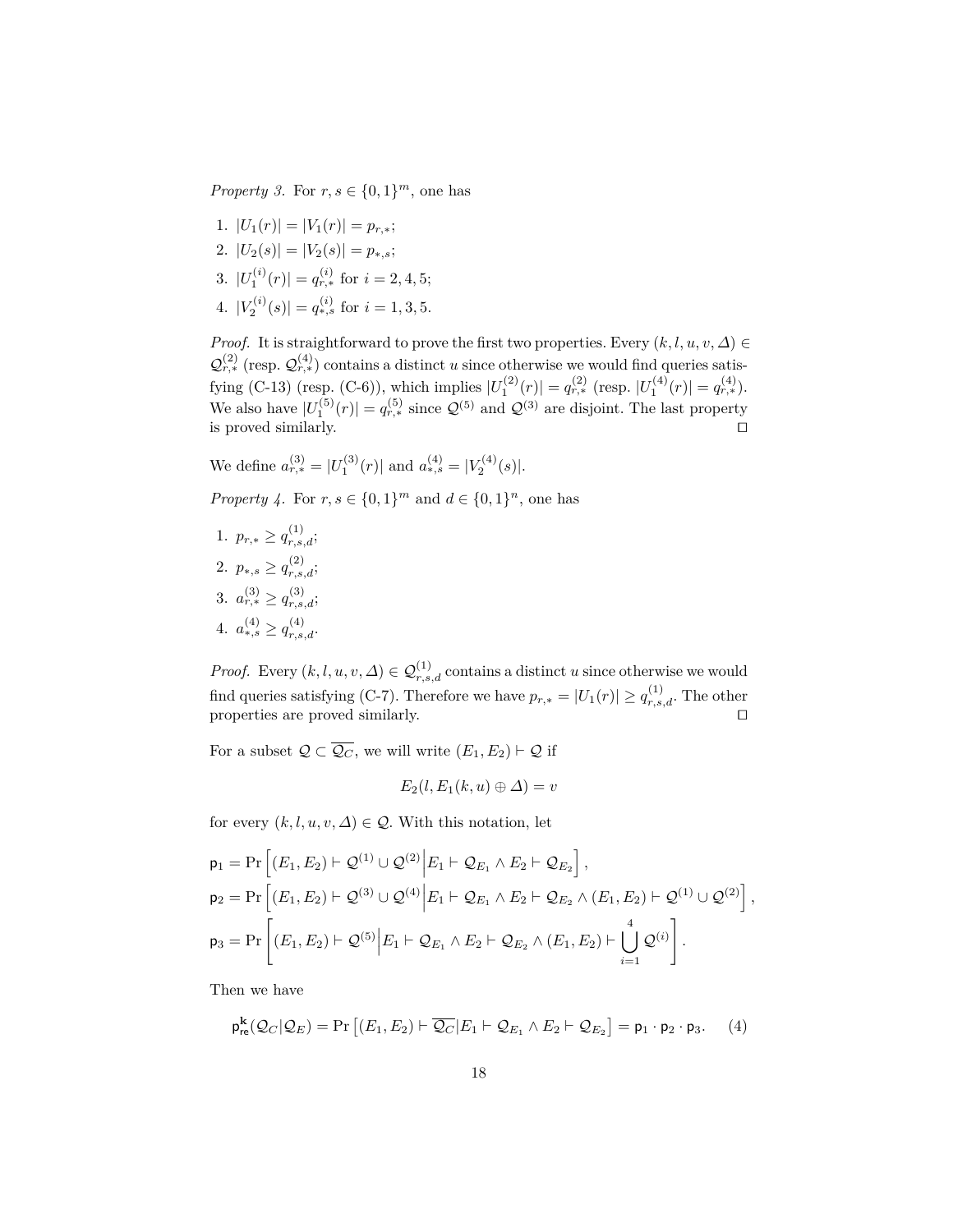#### **3.3.2 Computing p<sup>1</sup>**

Suppose that  $(k, l, u, v, \Delta) \in \mathcal{Q}^{(1)}$ . It means that  $E_1(k, u)$  has been already determined by  $\mathcal{Q}_{E_1}$ . In order for  $(E_1, E_2)$  to complete this query,  $E_2$  should map  $E_1(k, u) \oplus \Delta$  to *v* with key *l*. In this situation, the following properties are noteworthy.

- 1. Not either  $E_2^{-1}(l, v)$  or  $E_2(l, E_1(k, u) \oplus \Delta)$  has been determined by  $\mathcal{Q}_{E_2}$  since **k** does not satisfy either (C-9) or (C-10).
- 2. There is no collision on the input to  $E_2$  by the queries of  $\mathcal{Q}^{(1)}$ ; precisely, for any  $(k, l, u, v, \Delta)$ ,  $(k', l', u', v', \Delta') \in \ell^{\neq} \mathcal{Q}^{(1)}$  such that  $l = l'$ , we have  $E_1(k, u) \oplus \Delta \neq E_1(k', u') \oplus \Delta'$  since **k** does not satisfy (C-2).
- 3. There is no collision on the output from  $E_2$  by any other query of  $\overline{Q_C}$ ; precisely, for any distinct queries  $(k, l, u, v, \Delta) \in \mathcal{Q}^{(1)}$  and  $(k', l', u', v', \Delta') \in$  $\overline{Q_C}$  such that  $l = l'$ , we have  $v \neq v'$  since **k** does not satisfy (C-12).

For a fixed  $s \in \{0,1\}^m$ ,  $\mathcal{Q}_{E_2}$  determines  $p_{*,s}$  evaluations of  $E_2(s, \cdot)$ . On the other hand, the number of queries  $(k, l, u, v, \Delta) \in \mathcal{Q}^{(1)}$  such that  $l = s$  is  $q_{*,s}^{(1)}$  (by definition). Such queries determine all different inputs and outputs of  $E_2(s, \cdot)$ , so  $E_2(s, \cdot)$  would complete the queries with probability  $1/(N - p_{*,s})_{q_{*,s}^{(1)}}$ . Therefore we have

$$
\Pr\left[ (E_1, E_2) \vdash \mathcal{Q}^{(1)} \middle| E_1 \vdash \mathcal{Q}_{E_1} \land E_2 \vdash \mathcal{Q}_{E_2} \right] = \prod_{s \in \{0, 1\}^m} \frac{1}{(N - p_{*,s})_{q_{*,s}^{(1)}}}.
$$

Applying a similar argument to  $\mathcal{Q}^{(2)}$  (excluding bad key satisfying (C-3), (C-9),  $(C-11)$  or  $(C-13)$ , we have

<span id="page-18-1"></span>
$$
\mathsf{p}_1 = \prod_{r \in \{0,1\}^m} \frac{1}{(N - p_{r,*})_{q_{r,*}^{(2)}}} \cdot \prod_{s \in \{0,1\}^m} \frac{1}{(N - p_{*,s})_{q_{*,s}^{(1)}}}.\tag{5}
$$

#### **3.3.3 Computing p<sup>2</sup>**

Subject to

$$
E_1 \vdash \mathcal{Q}_{E_1} \land E_2 \vdash \mathcal{Q}_{E_2} \land (E_1, E_2) \vdash \mathcal{Q}^{(1)} \cup \mathcal{Q}^{(2)},
$$

we will lower bound the probability of completing the reduced queries of  $\mathcal{Q}^{(3)}$  ∪  $\mathcal{Q}^{(4)}$  when extending the evaluations of  $E_1$  and  $E_2$ . For  $r, s \in \{0, 1\}^m$ , we can fix

$$
V_1^{(2)}(r) \stackrel{\text{def}}{=} \{E_1(r, u) : u \in U_1^{(2)}(r)\},
$$
  

$$
U_2^{(1)}(s) \stackrel{\text{def}}{=} \{E_2^{-1}(s, v) : v \in V_2^{(1)}(s)\}.
$$

<span id="page-18-0"></span>*Property 5.* For any  $r \in \{0, 1\}^m$  such that  $U_1^{(3)}(r) \neq \emptyset$ ,  $|V_1(r) \cup V_1^{(2)}(r)| < N/2$ . *Proof.* We distinguish two cases.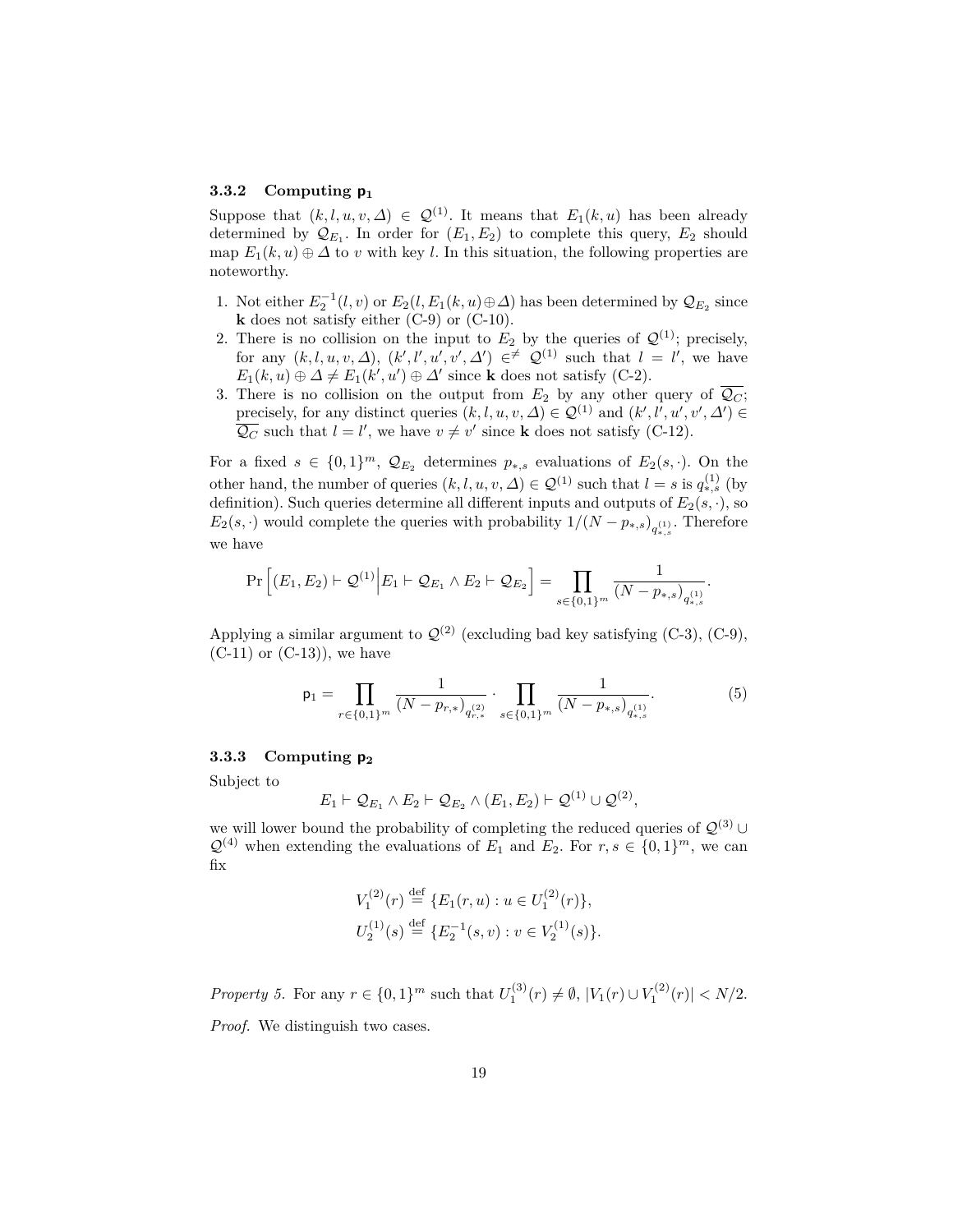- Case 1) There exists no tweak  $w \in \mathcal{T}^*$  such that  $h_1(w) = r$ . In this case,
	- i)  $|V_1(r)| < N/4$  since we have modified the adversary so that the number of block cipher queries is either *N* or less than *N/*4 (for any fixed key), and  $U_1^{(3)}(r)$  being nonempty implies that the number of block cipher queries cannot be *N*, and
	- ii)  $|V_1^{(2)}(r)| < N/4$  since we are excluding bad keys of (C-14) (with no tweak *w* in  $\mathcal{T}^*$  such that  $h_1(w) = r$ .

Therefore we have

$$
|V_1(r) \cup V_1^{(2)}(r)| \leq |V_1(r)| + |V_1^{(2)}(r)| < \frac{N}{4} + \frac{N}{4} = \frac{N}{2}.
$$

- Case 2) There exists  $w \in \mathcal{T}^*$  such that  $h_1(w) = r$ ; we again distinguish three cases. Let  $s = h_2(w)$ .
	- i)  $|Q_{E_1}(r)| = N$ ; we have  $U_1(r) = \{0, 1\}^n$ , and hence  $U_1^{(3)}(r) = \emptyset$ .
	- ii)  $|Q_{E_2}(s)| = N$ ; since  $w \in \mathcal{T}^*$ , all possible *N* construction queries are made with tweak  $w$ , and they are all contained in  $\mathcal{Q}^{(2)}$  since  $|\mathcal{Q}_{E_2}(s)| = N$  for  $s = h_2(w)$ . This means that  $U_1^{(2)}(r) = \{0, 1\}^n$ . Since  $U_1^{(2)}(r)$  and  $U_1^{(3)}(r)$  are disjoint by Property 2, we have  $U_1^{(3)}(r) = \emptyset.$
	- iii)  $|\mathcal{Q}_{E_1}(r)|, |\mathcal{Q}_{E_2}(s)| \langle N/4; \text{ there is no query } (k, l, u, v, \Delta) \in \mathcal{Q}^{(2)}$ such that  $k = r$  and  $l \neq s$  since otherwise we will see queries satisfying (C-13). Therefore  $|V_1^{(2)}(r)|$  counts the number of queries  $(k, l, u, v, \Delta) \in \mathcal{Q}^{(2)}$  such that  $k = r$  and  $l = s$ . Such queries correspond to queries in  $\mathcal{Q}_{E_2}(s)$ , where  $|\mathcal{Q}_{E_2}(s)| < N/4$ . Since  $|V_1(r)|$  ≤  $|Q_{E_1}(r)|$  <  $N/4$ , we have  $|V_1(r) \cup V_1^{(2)}(r)|$  <  $N/2$ . □

Similarly, we can prove the following property.

*Property 6.* For any  $s \in \{0, 1\}^m$  such that  $V_2^{(4)}(s) \neq \emptyset$ ,  $|U_2(s) \cup U_2^{(1)}(s)| < N/2$ .

In order to estimate the probability that  $E_1$  and  $E_2$  complete  $\mathcal{Q}^{(3)} \cup \mathcal{Q}^{(4)}$ , we will choose an (ordered) set of  $a_{r,*}^{(3)}(=|U_1^{(3)}(r)|)$  elements, denoted  $V_1^{(3)}(r)$ ,  $_1$  (*i*) elements, denoted  $v_1$ from  $\{0,1\}^n \setminus (V_1(r) \cup V_1^{(2)}(r))$  for each  $r \in \{0,1\}^m$ . Once  $V_1^{(3)}(r)$  is chosen, we will compute the probability that the queries of  $\mathcal{Q}^{(3)}$  are completed satisfying  $E_1(r, U_1^{(3)}(r)) = V_1^{(3)}(r)$ .<sup>[2](#page-19-0)</sup> Similarly, for each  $s \in \{0, 1\}^m$ , we will choose a set of  $a_{*,s}^{(4)}$  elements, denoted  $U_2^{(4)}(s)$ , from  $\{0,1\}^n \setminus (U_2(s) \cup U_2^{(1)}(s))$ , and compute the probability that the queries of  $\mathcal{Q}^{(4)}$  are completed via the elements of  $U_2^{(4)}(s)$  (as  $E_2^{-1}(l, v)$ ).

Without any restriction, the number of ways of choosing  $V_1^{(3)}(r)$  and  $U_2^{(4)}(s)$ (over all the keys  $r, s \in \{0, 1\}^m$ ) would be

$$
\prod_{r \in \{0,1\}^m} (N - p_{r,*} - q_{r,*}^{(2)})_{a_{r,*}^{(3)}} \cdot \prod_{s \in \{0,1\}^m} (N - p_{*,s} - q_{*,s}^{(1)})_{a_{*,s}^{(4)}}.
$$

<span id="page-19-0"></span><sup>&</sup>lt;sup>2</sup>  $U_1^{(3)}(r)$  and  $V_1^{(3)}(r)$  are viewed as ordered sets, and  $E_1(r, U_1^{(3)}(r)) = V_1^{(3)}(r)$  means that each element of  $U_1^{(3)}(r)$  is mapped to the corresponding element of  $V_1^{(3)}(r)$  (with respect to the ordering) under  $E_1(r, \cdot)$ .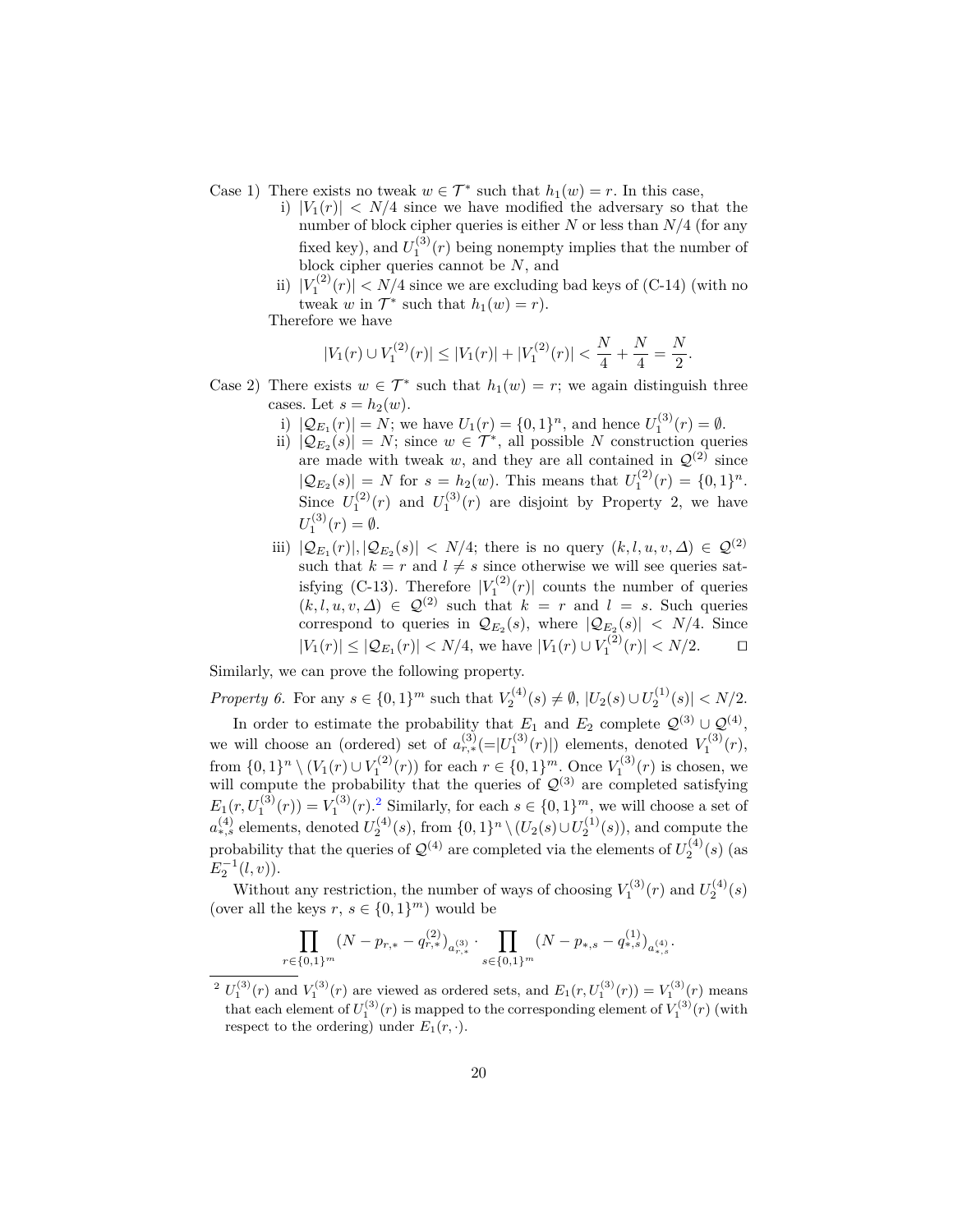However, in order to make the analysis simpler, we will avoid certain bad conditions when choosing  $V_1^{(3)}(r)$  and  $U_2^{(4)}(s)$ ; suppose that *y* has been chosen as *E*<sub>1</sub>(*r, u*) from {0, 1}<sup>*n*</sup> \(*V*<sub>1</sub>(*r*)∪*V*<sub>1</sub><sup>(2)</sup>(*r*)) for a query (*r, s, u, v,* ∆) ∈  $\mathcal{Q}^{(3)}$ . In order for  $E_2$  complete this query, one should have  $E_2(s, y \oplus \Delta) = v$ . Here we would like the element  $y \oplus \Delta$  to be "free", namely to lie outside  $U_2(s) \cup U_2^{(1)}(s) \cup U_2^{(4)}(s)$ . We would also like the elements  $y \oplus \Delta$  to be all distinct for each key of  $E_2$ . Similarly, for each element *x* that has been chosen as  $E_2^{-1}(s, v)$  for a query  $(r, s, u, v, \Delta) \in \mathcal{Q}^{(4)}$ , we would like  $x \oplus \Delta$  to be outside  $V_1(r) \cup V_1^{(2)}(r) \cup V_1^{(3)}(r)$ . For each key of  $E_1$ , there should be no collision between  $x \oplus \Delta$ . More precisely, the undesirable "colliding" events can be classified as follows.<sup>[3](#page-20-0)</sup>

 $\mathsf{Col}_1 \Leftrightarrow \text{there exist } (k, l, u, v, \Delta) \in \mathcal{Q}^{(3)} \text{ and } (l', u', v') \in \mathcal{Q}_{E_2} \text{ such that }$  $l = l'$  and  $E_1(k, u) \oplus \Delta = u'.$ 

 $\mathsf{Col}_2 \Leftrightarrow \text{there exist } (k, l, u, v, \Delta) \in \mathcal{Q}^{(3)} \text{ and } (k', l', u', v', \Delta') \in \mathcal{Q}^{(1)} \text{ such that }$  $l = l'$  and  $E_1(k, u) \oplus \Delta = E_2^{-1}(l', v').$ 

- $\mathsf{Col}_3 \Leftrightarrow \text{there exist } (k, l, u, v, \Delta), (k', l', u', v', \Delta') \in \mathcal{F} \mathcal{Q}^{(3)} \text{ such that }$  $l = l'$  and  $E_1(k, u) \oplus \Delta = E_1(k', u') \oplus \Delta'.$
- $\textsf{Col}_4 \Leftrightarrow \text{there exist } (k, l, u, v, \Delta) \in \mathcal{Q}^{(3)} \text{ and } (k', l', u', v', \Delta') \in \mathcal{Q}^{(4)} \text{ such that }$  $l = l'$  and  $E_1(k, u) \oplus \Delta = E_2^{-1}(l', v').$
- $\mathsf{Col}_5 \Leftrightarrow \text{there exist } (k, l, u, v, \Delta) \in \mathcal{Q}^{(4)} \text{ and } (k', u', v') \in \mathcal{Q}_{E_1} \text{ such that }$  $k = k'$  and  $E_2^{-1}(l, v) \oplus \Delta = v'.$
- $\mathsf{Col}_6 \Leftrightarrow \text{there exist } (k, l, u, v, \Delta) \in \mathcal{Q}^{(4)} \text{ and } (k', l', u', v', \Delta') \in \mathcal{Q}^{(2)} \text{ such that }$  $k = k'$  and  $E_2^{-1}(l, v) \oplus \Delta = E_1(k', u').$
- $\mathsf{Col}_7 \Leftrightarrow \text{there exist } (k, l, u, v, \Delta) \in \mathcal{Q}^{(4)} \text{ and } (k', l', u', v', \Delta') \in \mathcal{Q}^{(3)} \text{ such that }$  $k = k'$  and  $E_2^{-1}(l, v) \oplus \Delta = E_1(k', u').$
- $\mathsf{Col}_8 \Leftrightarrow \text{there exist } (k, l, u, v, \Delta), (k', l', u', v', \Delta') \in \mathcal{F} \mathcal{Q}^{(4)} \text{ such that }$  $k = k'$  and  $E_2^{-1}(l, v) \oplus \Delta = E_2^{-1}(l', v') \oplus \Delta'.$

<span id="page-20-1"></span>*Property 7.* The probabilities of  $Col_i$ ,  $i = 1, ..., 8$ , (over random choices of  $V_1^{(3)}(r)$  and  $U_2^{(4)}(s)$ ) are all upper bounded by  $2M_2/N$ .

*Proof.* To estimate the probability of  $Col<sub>3</sub>$ , consider pairs of distinct queries  $(k, l, u, v, \Delta), (k', l', u', v', \Delta') \in \mathcal{Q}^{(3)}$  such that  $l = l'$ . The set of such pairs can be partitioned into the following two types;

1. there exists a query  $(k'', l'', u'', v'', \Delta'')$  such that  $(k'', u'') = (k, u)$  and

$$
(k'',l'',u'',v'',\varDelta'')\not\in\{(k,l,u,v,\varDelta),(k',l',u',v',\varDelta')\};
$$

<span id="page-20-0"></span><sup>&</sup>lt;sup>3</sup> For  $(k, l, u, v, \Delta) \in \mathcal{Q}^{(3)} \cup \mathcal{Q}^{(4)}$ , we will write  $E_1(k, u)$  and  $E_2^{-1}(l, v)$  to denote the elements determined by the choice of  $V_1^{(3)}(k)$  and  $U_2^{(4)}(l)$ , respectively.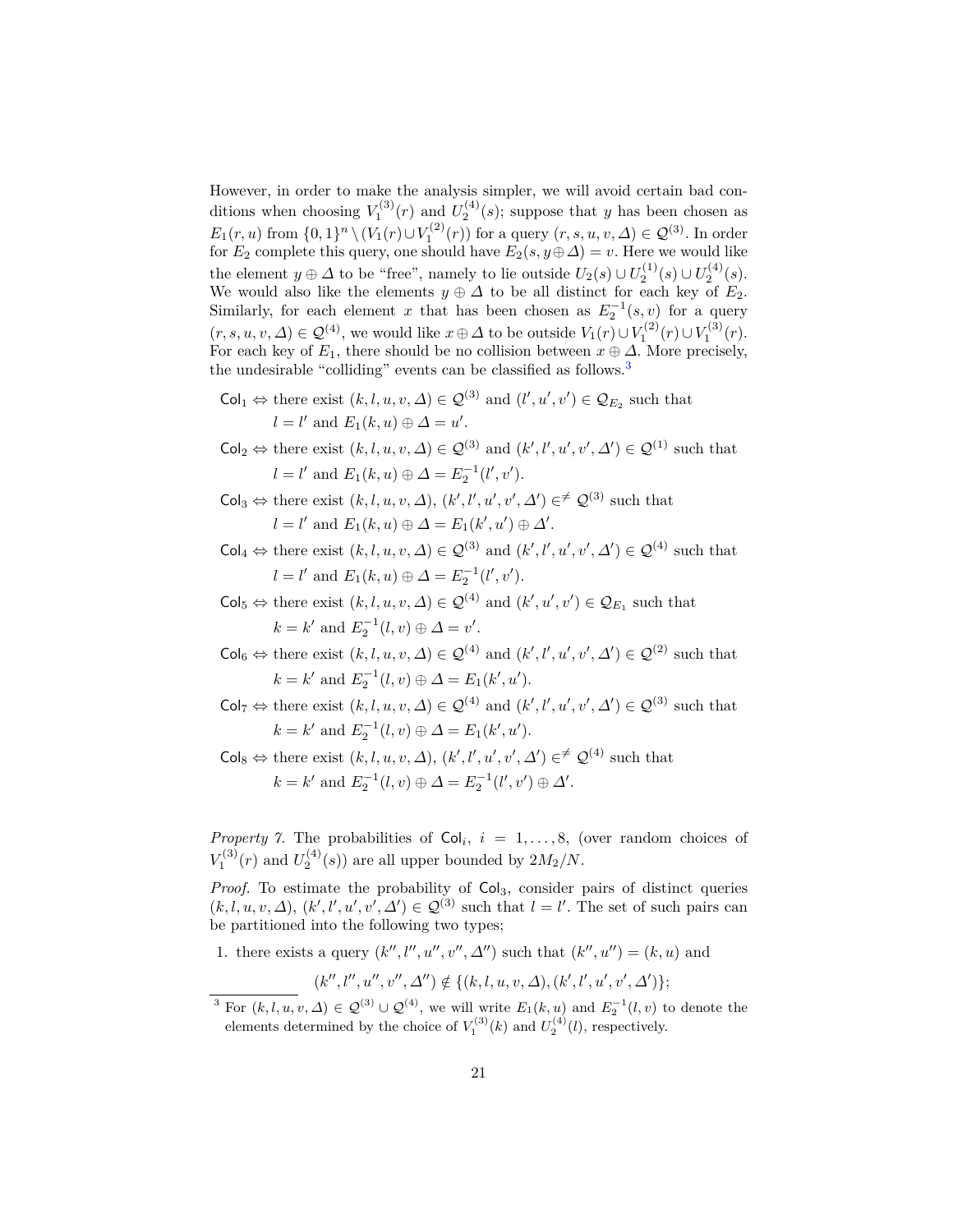2. there exists no query  $(k'', l'', u'', v'', \Delta'')$  such that  $(k'', u'') = (k, u)$  and

$$
(k'',l'',u'',v'',\varDelta'') \notin \{(k,l,u,v,\varDelta),(k',l',u',v',\varDelta')\}.
$$

Since  $(k, l, u, v, \Delta) \in \mathcal{Q}^{(3)}$ , one always has a query  $(k^*, l^*, u^*, v^*, \Delta^*)$  such that  $(k^*, u^*) = (k, u)$  and  $(k^*, l^*, u^*, v^*, \Delta^*) \neq (k, l, u, v, \Delta)$ , so if a pair of queries falls into the second type, then it means that  $(k^*, l^*, u^*, v^*, \Delta^*) = (k', l', u', v', \Delta'),$ and hence  $(k, l, u) = (k', l', u')$ . Then by excluding bad keys of (C-7), we have  $\Delta \neq \Delta'$ . So for any pair of queries of the second type, it cannot be the case that  $E_1(k, u) \oplus \Delta = E_1(k', u') \oplus \Delta'$ . On the other hand, the number of the pairs of the first type is upper bounded by  $|\mathcal{B}_1|$ , which is smaller than  $M_2$  by excluding bad keys of (C-4). For each pair, the probability that  $E_1(k, u) \oplus \Delta = E_1(k', u') \oplus \Delta'$  is upper bounded by  $2/N$  (since  $|\{0,1\}^n \setminus (V_1(r) \cup V_1^{(2)}(r))| > N/2$  by Property [5\)](#page-18-0). Therefore, we have

$$
\Pr\left[\mathsf{Col}_3\right] \leq \frac{2M_2}{N}
$$

*.*

The other bounds are proved similarly.  $\Box$ 

<span id="page-21-2"></span>

The number of ways of choosing  $V_1^{(3)}(r)$  and  $U_2^{(4)}(s)$  over all  $r, s \in \{0, 1\}^m$ , without fulfilling any of the bad conditions  $Col_i$ ,  $i = 1, \ldots, 8$ , is lower bounded by

<span id="page-21-0"></span>
$$
\prod_{r \in \{0,1\}^m} (N - p_{r,*} - q_{r,*}^{(2)})_{a_{r,*}^{(3)}} \cdot \prod_{s \in \{0,1\}^m} (N - p_{*,s} - q_{*,s}^{(1)})_{a_{*,s}^{(4)}} \cdot \left(1 - \sum_{i=1}^8 \Pr\left[\text{Col}_i\right]\right). \tag{6}
$$

For each of "good" choices for  $V_1^{(3)}(r)$  and  $U_2^{(4)}(s)$ ,  $(E_1, E_2)$  complete the queries of  $\mathcal{Q}^{(3)}$  and  $\mathcal{Q}^{(4)}$  (via  $V_1^{(3)}(r)$  and  $U_2^{(4)}(s)$ , respectively) with probability

<span id="page-21-1"></span>
$$
\frac{1}{\prod_{r \in \{0,1\}^m} (N - p_{r,*} - q_{r,*}^{(2)})_{a_{r,*}^{(3)} + q_{r,*}^{(4)}} \cdot \prod_{s \in \{0,1\}^m} (N - p_{*,s} - q_{*,s}^{(1)})_{a_{*,s}^{(4)} + q_{*,s}^{(3)}}}.
$$
(7)

By  $(6)$ ,  $(7)$  and Property [7,](#page-20-1) we have

$$
p_{2} \geq \frac{\prod_{r \in \{0,1\}^{m}} (N - p_{r,*} - q_{r,*}^{(2)})_{a_{r,*}^{(3)}} \cdot \prod_{s \in \{0,1\}^{m}} (N - p_{*,s} - q_{*,s}^{(1)})_{a_{*,s}^{(4)}} \cdot \left(1 - \sum_{i=1}^{8} \Pr\left[\text{Col}_{i}\right]\right)}{\prod_{r \in \{0,1\}^{m}} (N - p_{r,*} - q_{r,*}^{(2)})_{a_{r,*}^{(3)} + q_{r,*}^{(4)}} \cdot \prod_{s \in \{0,1\}^{m}} (N - p_{*,s} - q_{*,s}^{(1)})_{a_{*,s}^{(4)} + q_{*,s}^{(3)}}}
$$
\n
$$
\geq \frac{1}{\prod_{r \in \{0,1\}^{m}} (N - p_{r,*} - q_{r,*}^{(2)} - a_{r,*}^{(3)})_{q_{r,*}^{(4)}} \cdot \prod_{s \in \{0,1\}^{m}} (N - p_{*,s} - q_{*,s}^{(1)} - a_{*,s}^{(4)})_{q_{*,s}^{(3)}}}
$$
\n
$$
\times \left(1 - \frac{16M_{2}}{N}\right).
$$
\n(8)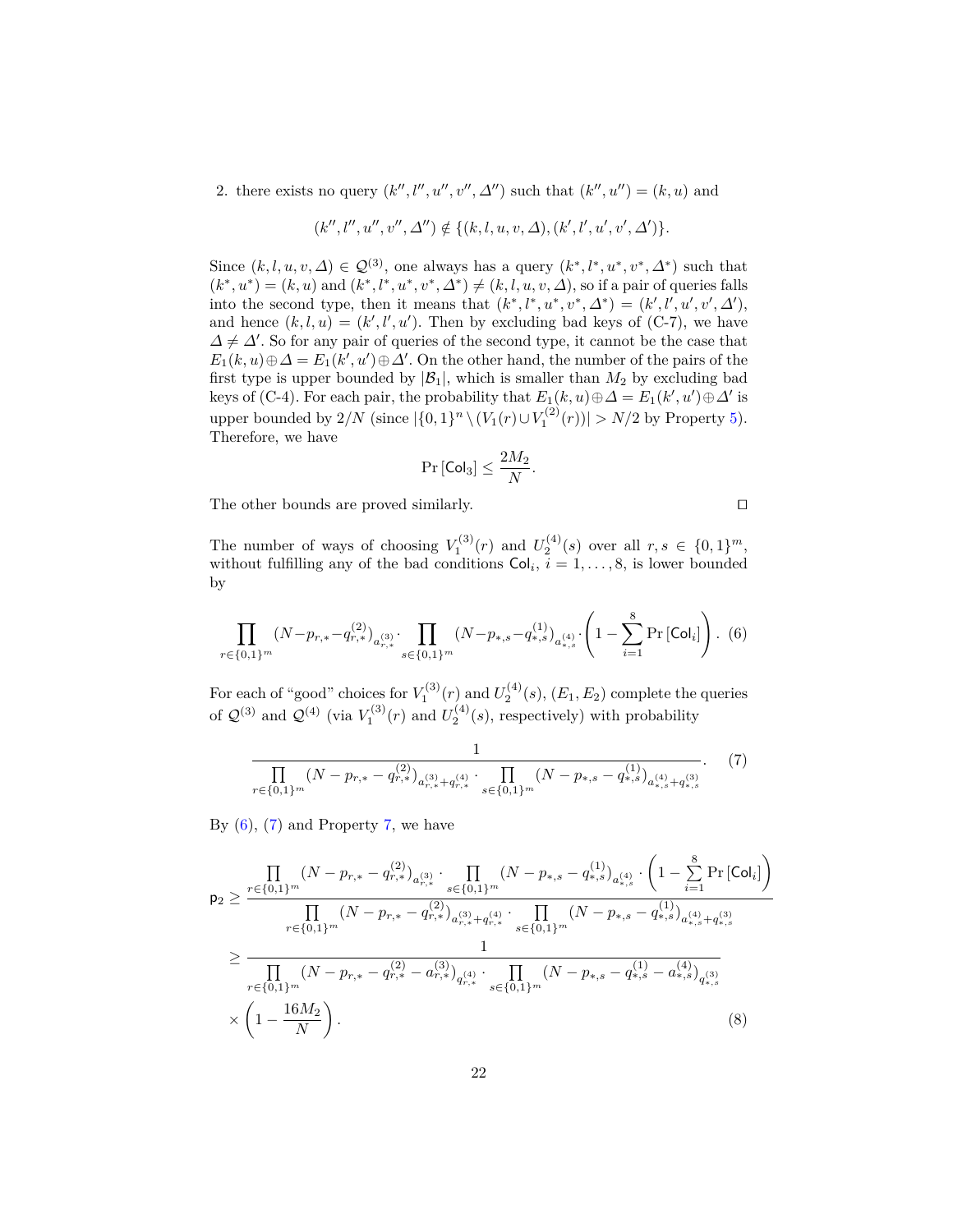#### **3.3.4 Computing p<sup>3</sup>**

Subject to

<span id="page-22-1"></span>
$$
E_1 \vdash \mathcal{Q}_{E_1} \land E_2 \vdash \mathcal{Q}_{E_2} \land (E_1, E_2) \vdash \bigcup_{i=1}^{4} \mathcal{Q}^{(i)},
$$
\n(9)

we can fix

$$
b_r \stackrel{\text{def}}{=} p_{r,*} + q_{r,*}^{(2)} + a_{r,*}^{(3)} + q_{r,*}^{(4)}
$$
(10)

evaluations of  $E_1(r, \cdot)$  and

$$
c_s \stackrel{\text{def}}{=} p_{*,s} + q_{*,s}^{(1)} + q_{*,s}^{(3)} + a_{*,s}^{(4)}
$$
(11)

evaluations of  $E_2(s, \cdot)$  for each  $(r, s) \in \{0, 1\}^m \times \{0, 1\}^m$ . Let

$$
\mathcal{Q}_1^{(5)} = \{ (r, s, u, v, \Delta) \in \mathcal{Q}^{(5)} : r = h_1(t) \text{ and } s = h_2(t) \text{ for some } t \in \mathcal{T}^* \},
$$
  

$$
\mathcal{Q}_2^{(5)} = \{ (r, s, u, v, \Delta) \in \mathcal{Q}^{(5)} : r \neq h_1(t) \text{ and } s \neq h_2(t) \text{ for every } t \in \mathcal{T}^* \}.
$$

Let

<span id="page-22-2"></span>
$$
\mathcal{R} = \{r \in \{0, 1\}^m : r = h_1(t) \text{ for some } t \in \mathcal{T}^*\},\
$$
  

$$
\mathcal{S} = \{s \in \{0, 1\}^m : s = h_2(t) \text{ for some } t \in \mathcal{T}^*\},
$$

and let  $\mathcal{R}' = \{0, 1\}^m \setminus \mathcal{R}$  and  $\mathcal{S}' = \{0, 1\}^m \setminus \mathcal{S}$ .

*Property 8.* With the above definitions, the following hold:

1.  $Q^{(5)}$  is partitioned into  $Q_1^{(5)}$  and  $Q_2^{(5)}$ , namely,  $Q^{(5)} = Q_1^{(5)} \sqcup Q_2^{(5)}$ ; 2.  $Q_1^{(5)} = \Box$ (*r,s*)∈R×S  $\mathcal{Q}_{r,s}^{(5)};$ 3.  $Q_2^{(5)} = \Box$  $(r,s)∈R'×S'$  $\mathcal{Q}_{r,s}^{(5)};$ 4.  $\mathcal{Q}_{r,s}^{(5)} = \emptyset$  for  $(r,s) \notin (\mathcal{R} \times \mathcal{S}) \cup (\mathcal{R}' \times \mathcal{S}')$ .

*Proof.* By definition, we have

<span id="page-22-0"></span>
$$
Q_1^{(5)} \subset \bigsqcup_{(r,s)\in\mathcal{R}\times\mathcal{S}} Q_{r,s}^{(5)}, \qquad Q_2^{(5)} \subset \bigsqcup_{(r,s)\in\mathcal{R}'\times\mathcal{S}'} Q_{r,s}^{(5)},
$$
  

$$
Q_1^{(5)} \cup Q_2^{(5)} \subset Q^{(5)} = \bigsqcup_{(r,s)\in(\mathcal{R}\cup\mathcal{R}')\times(\mathcal{S}\cup\mathcal{S}')} Q_{r,s}^{(5)}.
$$
 (12)

Therefore it is obvious that  $Q_1^{(5)}$  and  $Q_2^{(5)}$  are disjoint. If  $(r, s, u, v, \Delta) \in \mathcal{Q}^{(5)}$  $\mathcal{Q}_2^{(5)}$ , then it should be the case that either  $r = h_1(t)$  or  $s = h_2(t)$  for some  $t \in \mathcal{T}^*$ ; if  $r = h_1(t)$  for some  $t \in \mathcal{T}^*$ , then we would have a query  $(r', s', u', v', \Delta') \in \overline{Q_C}$ such that  $u' = u$ ,  $r' = h_1(t) = r$  and  $s' = h_2(t)$ . Since  $\mathcal{Q}^{(5)}$  is disjoint from  $\mathcal{Q}^{(3)}$ , it must be the case that  $(r', s', u', v', \Delta') = (r, s, u, v, \Delta)$ . Since  $r = r' = h_1(t)$ and  $s = s' = h_2(t)$ , we have  $(r, s, u, v, \Delta) \in \mathcal{Q}_1^{(5)}$ . With a similar argument for the case that  $s = h_2(t)$  for some  $t \in \mathcal{T}^*$ , we have  $\mathcal{Q}^{(5)} = \mathcal{Q}_1^{(5)} \sqcup \mathcal{Q}_2^{(5)}$ . The remaining properties are immediate from the first one (combined with the observation  $(12)$ .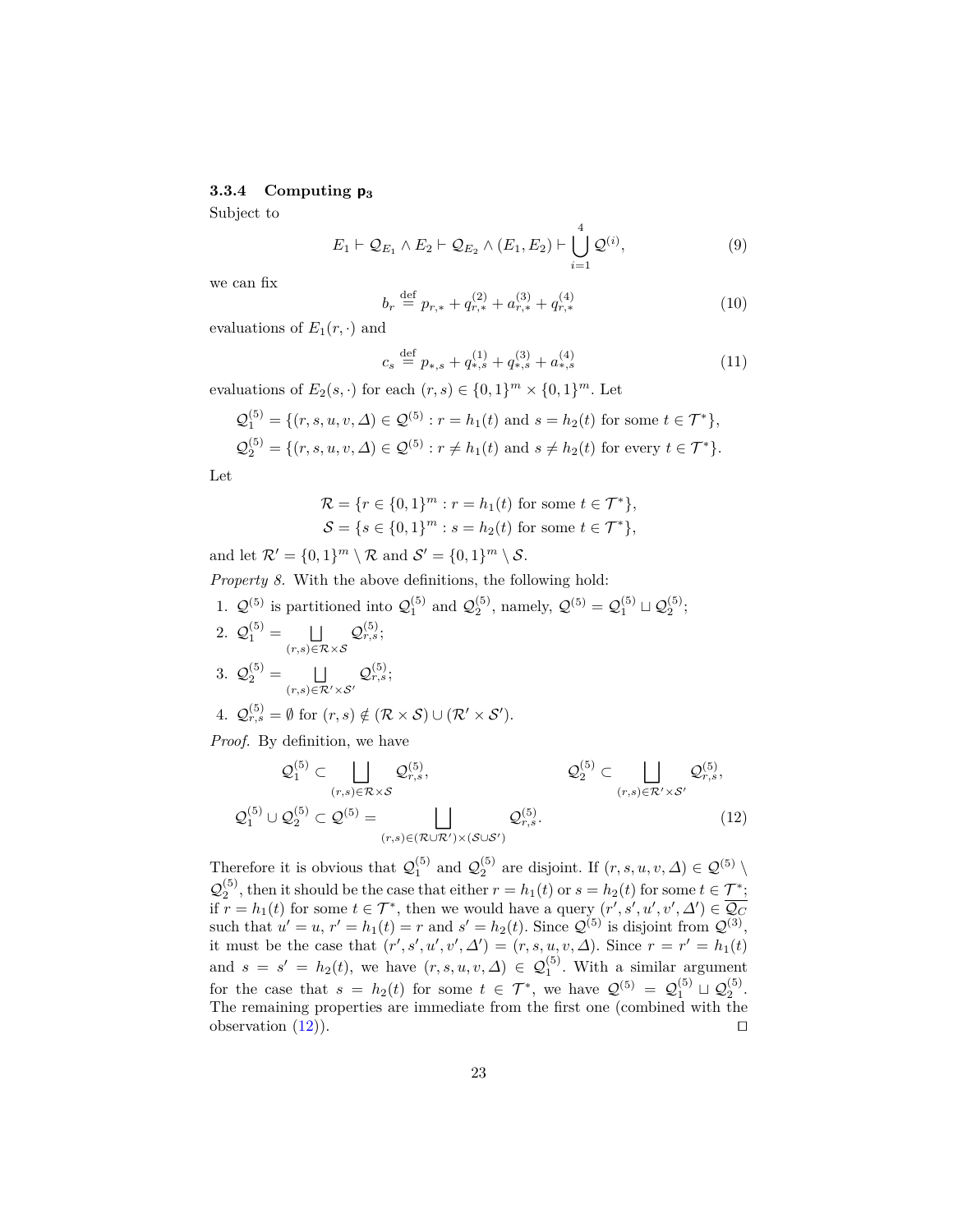Let

$$
\mathsf{p}'_3 = \Pr\left[ (E_1(r, \cdot), E_2(s, \cdot)) \vdash \mathcal{Q}_{r,s}^{(5)} \text{ for every } (r,s) \in \mathcal{R} \times \mathcal{S} \right],
$$
  
\n
$$
\mathsf{p}''_3 = \Pr\left[ (E_1(r, \cdot), E_2(s, \cdot)) \vdash \mathcal{Q}_{r,s}^{(5)} \text{ for every } (r,s) \in \mathcal{R}' \times \mathcal{S}' \right],
$$
\n(13)

where both probabilities are conditioned on  $(9)$ . Then by Property [8,](#page-22-2) we have

<span id="page-23-1"></span><span id="page-23-0"></span>
$$
\mathsf{p}_3 = \mathsf{p}_3' \cdot \mathsf{p}_3''.
$$
 (14)

COMPUTING  $p'_3$ . We begin with the following property.

*Property 9.* For  $(r, s) \in \mathcal{R} \times \mathcal{S}$ , one has

1. 
$$
q_{r,*}^{(1)} = q_{*,s}^{(1)} = q_{r,s}^{(1)} = p_{r,*};
$$
  
\n2.  $q_{r,*}^{(2)} = q_{*,s}^{(2)} = q_{r,s}^{(2)} = p_{*,s};$   
\n3.  $q_{*,s}^{(3)} = a_{r,*}^{(3)} = q_{r,s}^{(3)};$   
\n4.  $q_{r,*}^{(4)} = a_{*,s}^{(4)} = q_{r,s}^{(4)};$   
\n5.  $q_{r,s}^{(1)} + q_{r,s}^{(2)} + q_{r,s}^{(3)} + q_{r,s}^{(4)} + q_{r,s}^{(5)} = N;$   
\n6.  $b_r = c_s = N - q_{r,s}^{(5)}.$ 

*Proof.* Define a function

$$
\phi : \mathcal{Q}_{r,s}^{(1)} \longrightarrow U_1(r)
$$

$$
(k, l, u, v, \Delta) \longmapsto u.
$$

Since  $r = h_1(t)$  for some  $t \in \mathcal{T}^*, \phi$  is surjective. Suppose that  $(k, l, u, v, \Delta) \neq$  $(k', l', u', v', \Delta') \in \mathcal{Q}_{r,s}^{(1)}$  with  $(k, l) = (k', l') = (r, s)$  and  $u = u'$ . If their original queries contain an identical tweak in  $\mathcal{T}$ , then we have  $\Delta = \Delta'$ , which is a contradiction since we are excluding bad keys of (C-7). If their original queries contain different tweaks in  $\mathcal{T}$ , then we would be able to find queries satisfying (C-6). So  $\phi$  is injective. This implies that  $q_{r,s}^{(1)} = p_{r,*}$ . Since  $U_1^{(1)}(r) = U_1(r)$ , we also have  $q_{r,*}^{(1)} = p_{r,*}$ . Furthermore, for any  $r' \in \{0,1\}^m$  such that  $r' \neq r$ , we have  $q_{r'}^{(1)}$  $r'_{r',s} = 0$  since otherwise we could find queries satisfying (C-12). So we have  $q_{*,s}^{(1)} = q_{r,s}^{(1)}$ . The second property is proved similarly.

Define a function

$$
\psi : \mathcal{Q}_{r,s}^{(3)} \longrightarrow U_1^{(3)}(r)
$$
  

$$
(k, l, u, v, \Delta) \longmapsto u.
$$

Since  $s = h_2(t)$  for some  $t \in \mathcal{T}^*, \psi$  is surjective. Suppose that  $(k, l, u, v, \Delta) \neq$  $(k', l', u', v', \Delta') \in \mathcal{Q}_{r,s}^{(3)}$  with  $(k, l) = (k', l') = (r, s)$  and  $u = u'$ . If their original queries contain an identical tweak in T, then we have  $\Delta = \Delta'$ , which is a contradiction since we are excluding bad keys of (C-7). If their original queries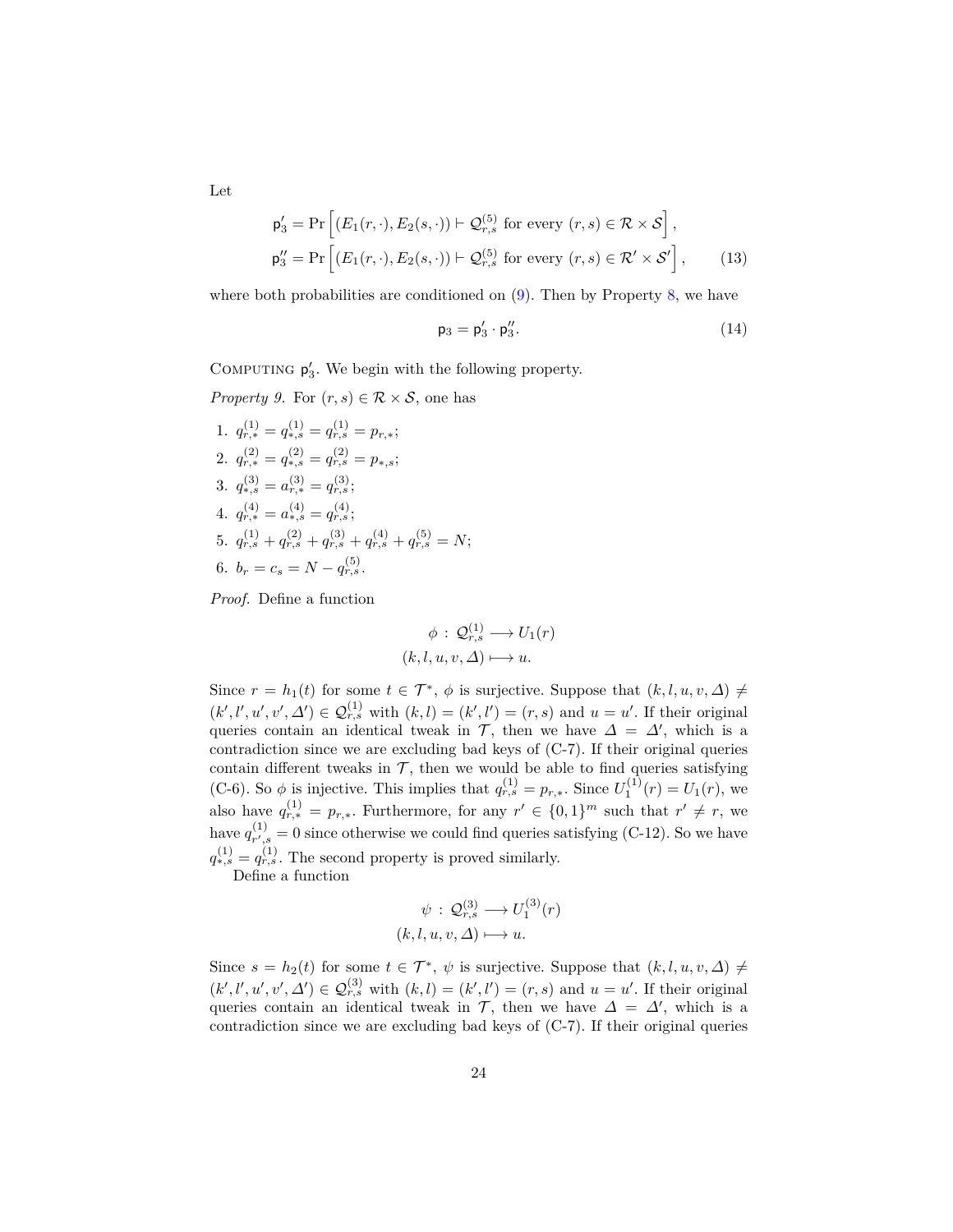contain different tweaks in  $\mathcal{T}$ , then we would be able to find queries satisfying (C-6). So  $\phi$  is injective. This implies that  $q_{*,s}^{(3)} = a_{r,*}^{(3)}$ . Furthermore, for any  $r' \in \{0,1\}^m$  such that  $r' \neq r$ , we have  $q_{r'}^{(3)}$  $r'_{r',s} = 0$  since otherwise we could find queries satisfying (C-12). So we have  $q_{*,s}^{(3)} = q_{r,s}^{(3)}$ . The remaining properties are proved similarly.  $\Box$ 

Fix  $(r, s) \in \mathcal{R} \times \mathcal{S}$ . If  $q_{r,s}^{(5)} = 0$ , then we have  $N - b_r = 0$ . If  $q_{r,s}^{(5)} > 0$ , then there would exist  $w \in \mathcal{T}^*$  such that  $r = h_1(w)$  and  $s = h_2(w)$ , and  $E_1(r, \cdot)$  and  $E_2(s, \cdot)$ might complete the queries in  $\mathcal{Q}_{r,s}^{(5)}$  that contain *w* (in their original forms). In this case, it cannot be the case that either  $r \neq h_1(w')$  or  $s \neq h_2(w')$  for any  $w' \in \mathcal{T}^*$  such that  $w' \neq w$  since the existence of such a tweak would imply  $\mathcal{Q}_{r,s}^{(5)} = \emptyset$ . Note that

$$
V_2(s) \cup \bigcup_{i=1,3,4} V_2^{(i)}(s) = \left\{ E_2(s, E_1(r, u) \oplus \Delta) : u \in U_1(r) \cup \bigcup_{i=2,3,4} U_1^{(i)}(r) \right\},\,
$$

where  $\Delta = g_1(w) \oplus g_2(w)$ , and  $q_{r,s}^{(5)} = N - b_r = N - c_s$ . So the probability that  $E_1(r, \cdot)$  and  $E_2(s, \cdot)$  complete all the queries of  $\mathcal{Q}_{r,s}^{(5)}$  is  $1/(N - b_r)!$ , and hence

<span id="page-24-0"></span>
$$
\mathsf{p}'_3 = \prod_{(r,s)\in\mathcal{R}\times\mathcal{S}} \frac{1}{(N - b_r)!}.\tag{15}
$$

COMPUTING  $\mathsf{p}''_3$ . We first fix a lexicographical order on  $\mathcal{R}'\times\mathcal{S}'\times\{0,1\}^n$ ;  $(r, s, d)$  $(r', s', d')$  if and only if  $r < r'$  or  $(r = r'$  and  $s < s')$  or  $(r = r', s = s'$  and  $d < d'$ ).

Next, we fix  $(r, s, d) \in \mathcal{R}' \times \mathcal{S}' \times \{0, 1\}^n$ , and suppose that  $E_1$  and  $E_2$  have completed all the queries of  $\mathcal{Q}_{r}^{(5)}$  $(r', s', d'$  for  $(r', s', d') < (r, s, d)$ . Subject to this event, let

$$
B_{r,s,d} = V_1(r) \cup \left\{ E_1(k,u) : (k,l,u,v,\Delta) \in \bigcup_{i=2,3,4} \mathcal{Q}_{r,*}^{(i)} \cup \bigcup_{(r',s',d') < (r,s,d)} \mathcal{Q}_{r',s',d'}^{(5)} \right\},
$$
  

$$
C_{r,s,d} = \left\{ x \oplus d : x \in U_2(s) \right\}
$$
  

$$
\cup \left\{ E_2^{-1}(l,v) \oplus d : (k,l,u,v,\Delta) \in \bigcup_{i=1,3,4} \mathcal{Q}_{*,s}^{(i)} \cup \bigcup_{(r',s',d') < (r,s,d)} \mathcal{Q}_{r',s',d'}^{(5)} \right\},
$$

be the set of all elements *y* for which  $E_1^{-1}(r, y)$  have been determined, and the set of all elements *y* for which  $E_2(s, y \oplus d)$  have been determined, respectively. We will choose an (ordered) set of  $q_{r,s,d}^{(5)}$  elements, denoted *Y*, from  $\{0,1\}^n \setminus (B_{r,s,d} \cup C_{r,s,d})$ and consider the probability that each  $(r, s, u, v, d) \in \mathcal{Q}_{r,s,d}^{(5)}$  is completed with  $E_1(r, u) = y$  and  $E_2(s, y \oplus d) = v$  for a distinct  $y \in Y$ .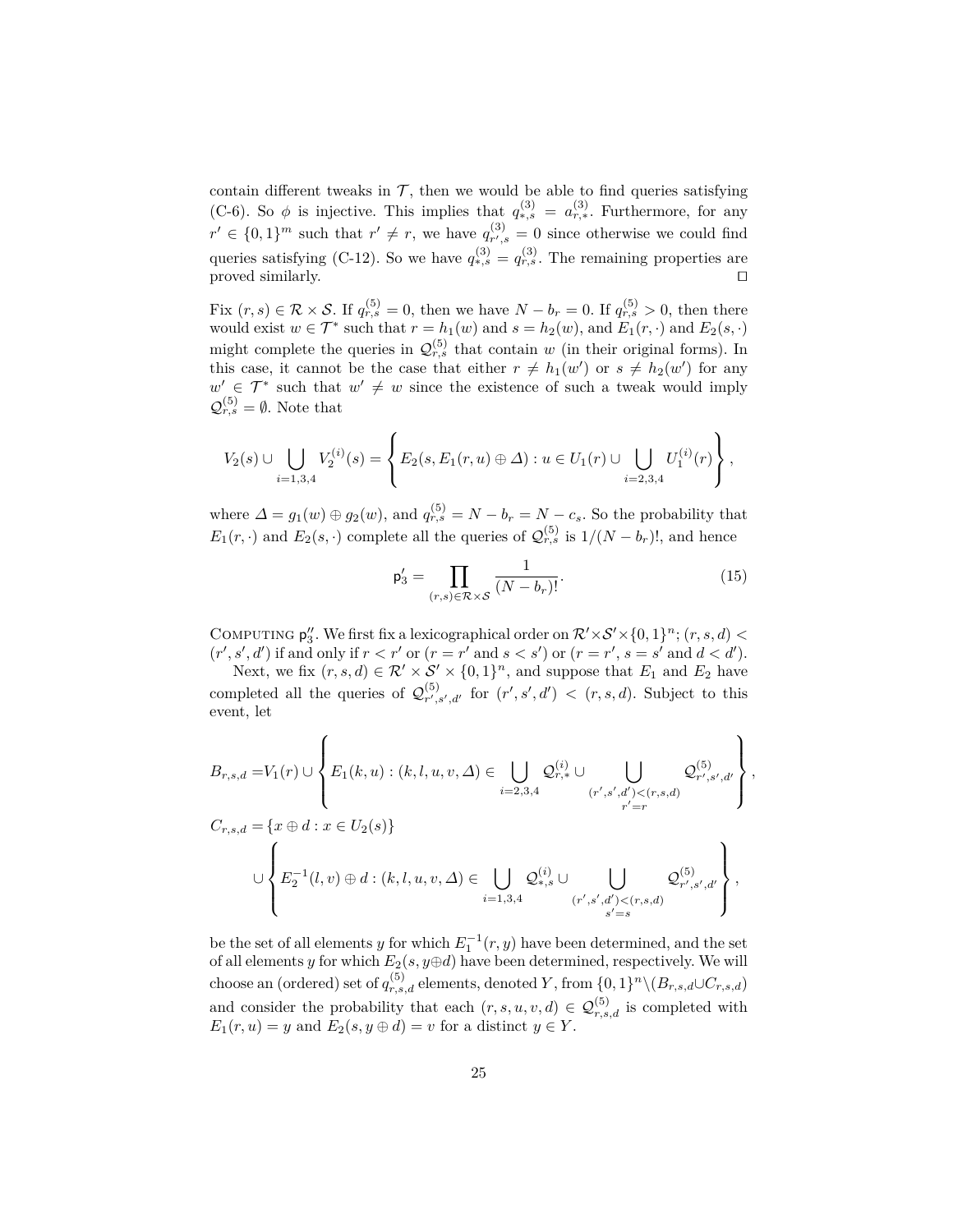Let  $b_{r,s,d} = |B_{r,s,d}|$  and  $c_{r,s,d} = |C_{r,s,d}|$ . Then we have

$$
b_{r,s,d} = b_r + \sum_{i < s} q_{r,i}^{(5)} + \sum_{j < d} q_{r,s,j}^{(5)},
$$
\n
$$
c_{r,s,d} = c_s + \sum_{i < r} q_{i,s}^{(5)} + \sum_{j < d} q_{r,s,j}^{(5)}.
$$

Define a function

$$
\phi : \bigcup_{i=1}^{4} \mathcal{Q}_{r,s,d}^{(i)} \longrightarrow B_{r,s,d} \cap C_{r,s,d}
$$

$$
(k, l, u, v, \Delta) \longmapsto E_1(k, u),
$$

where  $E_1(k, u)$  has already been determined. Suppose that  $(k, l, u, v, \Delta)$  and  $(k', l', u', v', \Delta')$  are mapped to the same  $E_1(k, u) = E_1(k', u')$ . Since both queries are contained in  $\bigsqcup_{i=1}^4 \mathcal{Q}_{r,s,d}^{(i)}$ , we have  $(k, l, \Delta) = (k', l', \Delta') = (r, s, d)$ . It implies that  $u = u'$  and  $v = E_2(i, E_1(k, u) \oplus \Delta) = E_2(i', E_1(k', u') \oplus \Delta') = v'$ , and hence  $(k, l, u, v, \Delta) = (k', l', u', v', \Delta')$ . So we see that  $\phi$  is injective. Therefore we have

$$
|B_{r,s,d} \cup C_{r,s,d}| = |B_{r,s,d}| + |C_{r,s,d}| - |B_{r,s,d} \cap C_{r,s,d}|
$$
  

$$
\leq b_{r,s,d} + c_{r,s,d} - e_{r,s,d},
$$

where

$$
e_{r,s,d} \stackrel{\text{def}}{=} \left| \bigsqcup_{i=1}^{4} \mathcal{Q}_{r,s,d}^{(i)} \right| = q_{r,s,d}^{(1)} + q_{r,s,d}^{(2)} + q_{r,s,d}^{(3)} + q_{r,s,d}^{(4)}.
$$

Overall, the number of ways of choosing *Y* so that  $E_1^{-1}(r, y)$  and  $E_2(s, y \oplus d)$ have not been determined for any  $y \in Y$  is at least

$$
(N - b_{r,s,d} - c_{r,s,d} + e_{r,s,d})_{q_{r,s,d}^{(5)}}.
$$

<span id="page-25-0"></span>*Property 10.* For  $(r, s, d) \in \mathcal{R}' \times \mathcal{S}' \times \{0, 1\}^n$  such that  $\mathcal{Q}_{r, s, d}^{(5)} \neq \emptyset$ , one has

1.  $q_{r,s,d}^{(5)} + b_{r,s,d} < N/2;$ 2.  $q_{r,s,d}^{(5)} + c_{r,s,d} < N/2$ .

*Proof.* Note that

$$
q_{r,s,d}^{(5)} + b_{r,s,d} = q_{r,s,d}^{(5)} + p_{r,*} + q_{r,*}^{(2)} + a_{r,*}^{(3)} + q_{r,*}^{(4)} + \sum_{i < s} q_{r,i}^{(5)} + \sum_{j < d} q_{r,s,j}^{(5)},
$$

where  $p_{r,*} < N/4$  (since  $\mathcal{Q}_{r,s,d}^{(5)} \neq \emptyset$ ), and the sum of the remaining summands is upper bounded by the number of queries  $(k, l, u, v, \Delta)$  such that  $k = r$ , which is smaller than  $N/4$  since there is no tweak  $t \in \mathcal{T}^*$  such that  $r = h_1(t)$  and by excluding bad keys of (C-14). Therefore we have  $q_{r,s,d}^{(5)} + b_{r,s,d} < N/2$ . The second property is proved similarly.  $\hfill \Box$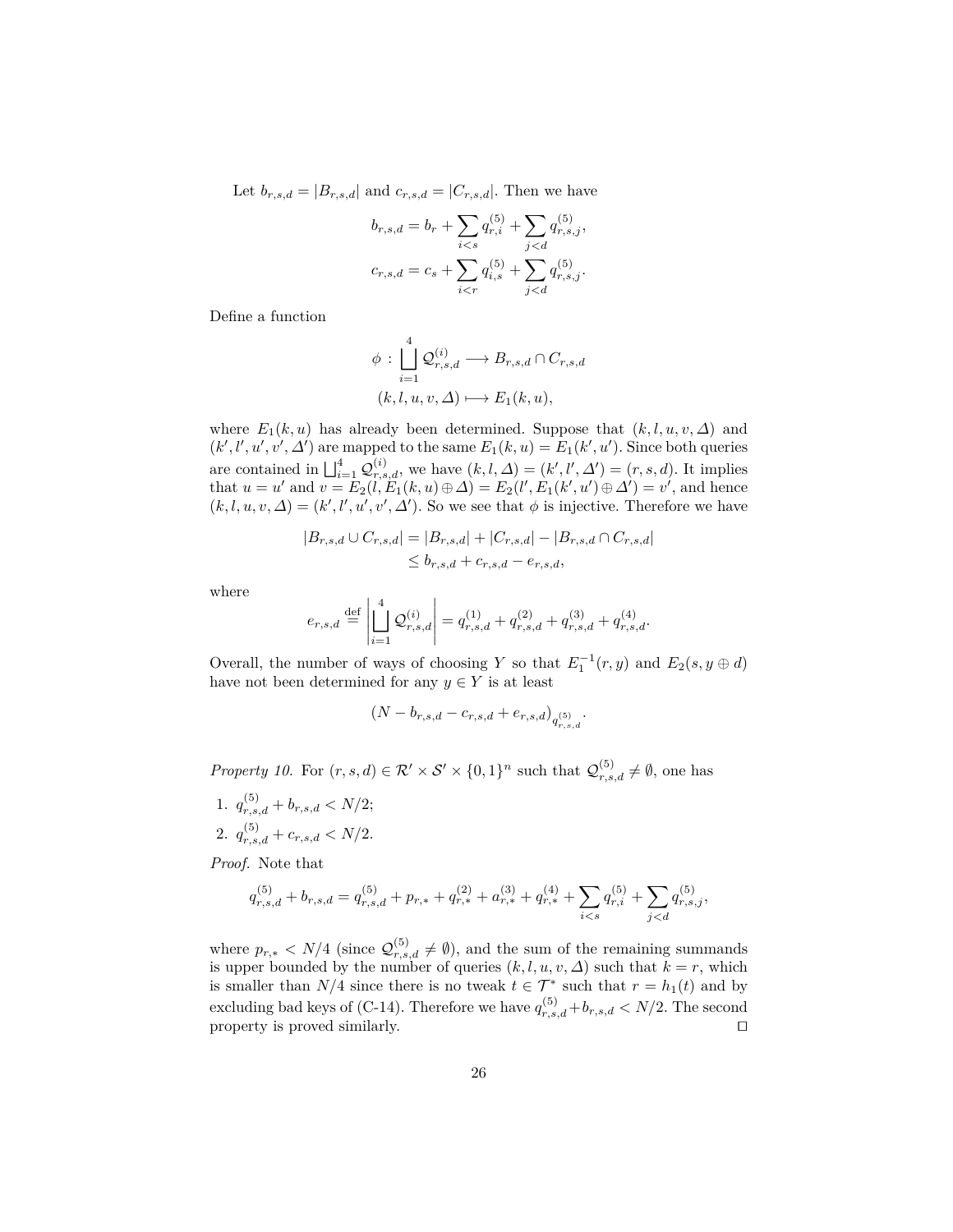Thanks to Property [10,](#page-25-0) we can apply Lemma [1](#page-4-0) to lower bound the probability that  $E_1$  and  $E_2$  complete the queries of  $\mathcal{Q}_{r,s,d}^{(5)}$  by

$$
(N - b_{r,s,d} - c_{r,s,d} + e_{r,s,d})_{q_{r,s,d}^{(5)}}(N - b_{r,s,d})_{q_{r,s,d}^{(5)}} (N - c_{r,s,d})_{q_{r,s,d}^{(5)}}\geq \frac{1}{(N - e_{r,s,d})_{q_{r,s,d}^{(5)}}} \left(1 - \frac{4q_{r,s,d}^{(5)}(b_{r,s,d} - e_{r,s,d})(c_{r,s,d} - e_{r,s,d})}{N^2}\right).
$$

Therefore we have

$$
p_3'' \ge \prod_{\substack{(r,s) \in \mathcal{R}' \times \mathcal{S}' \\ d \in \{0,1\}^n}} \frac{1}{(N - e_{r,s,d})_{q_{r,s,d}^{(5)}}} \left(1 - \frac{4q_{r,s,d}^{(5)}(b_{r,s,d} - e_{r,s,d})(c_{r,s,d} - e_{r,s,d})}{N^2}\right)
$$
  
\n
$$
\ge \prod_{\substack{(r,s) \in \mathcal{R}' \times \mathcal{S}' \\ d \in \{0,1\}^n}} \frac{1}{(N - e_{r,s,d})_{q_{r,s,d}^{(5)}}}
$$
  
\n
$$
\times \left(1 - \frac{\sum_{(r,s) \in \mathcal{R}' \times \mathcal{S}'} 4q_{r,s,d}^{(5)}(b_{r,s,d} - e_{r,s,d})(c_{r,s,d} - e_{r,s,d})}{1 - \frac{d \in \{0,1\}^n}{d \in \{0,1\}^n}}\right)
$$
(16)

By replacing  $(b_{r,s,d} - e_{r,s,d})$  and  $(c_{r,s,d} - e_{r,s,d})$  by  $(p_{r,*} + (b_{r,s,d} - p_{r,*} - e_{r,s,d}))$ and  $(p_{*,s} + (c_{r,s,d} - p_{*,s} - e_{r,s,d}))$ , respectively, we have

<span id="page-26-2"></span><span id="page-26-0"></span>
$$
\sum_{\substack{(r,s)\in\mathcal{R}'\times\mathcal{S}'\\d\in\{0,1\}^n\\r,s,\,d\neq r,s,d}}q_{r,s,d}^{(5)}(b_{r,s,d}-e_{r,s,d})(c_{r,s,d}-e_{r,s,d})
$$
\n
$$
=\sum_{\substack{(r,s)\in\mathcal{R}'\times\mathcal{S}'\\d\in\{0,1\}^n\\r,s,\,d\neq r,s,d}}q_{r,s,d}^{(5)}p_{r,*}p_{*,s}+\sum_{\substack{(r,s)\in\mathcal{R}'\times\mathcal{S}'\\d\in\{0,1\}^n\\r,s,\,d\in\{0,1\}^n\\r,s,\,d\in\{0,1\}^n}}q_{r,s,d}^{(5)}(c_{r,s,d}-p_{*,s}-e_{r,s,d})p_{r,*}
$$
\n
$$
+\sum_{\substack{(r,s)\in\mathcal{R}'\times\mathcal{S}'\\d\in\{0,1\}^n\\r,s,\,d\in\{0,1\}^n}}q_{r,s,d}^{(5)}(b_{r,s,d}-p_{r,*}-e_{r,s,d})(c_{r,s,d}-p_{*,s}-e_{r,s,d}).\tag{17}
$$

Each term of [\(17\)](#page-26-0) is upper bounded as follows.

*Property 11.* One has the following upper bounds:

<span id="page-26-1"></span>1. 
$$
\sum_{\substack{(r,s)\in \mathcal{R}'\times \mathcal{S}'\\d\in \{0,1\}^n}} q_{r,s,d}^{(5)} p_{r,*} p_{*,s} \leq M_3;
$$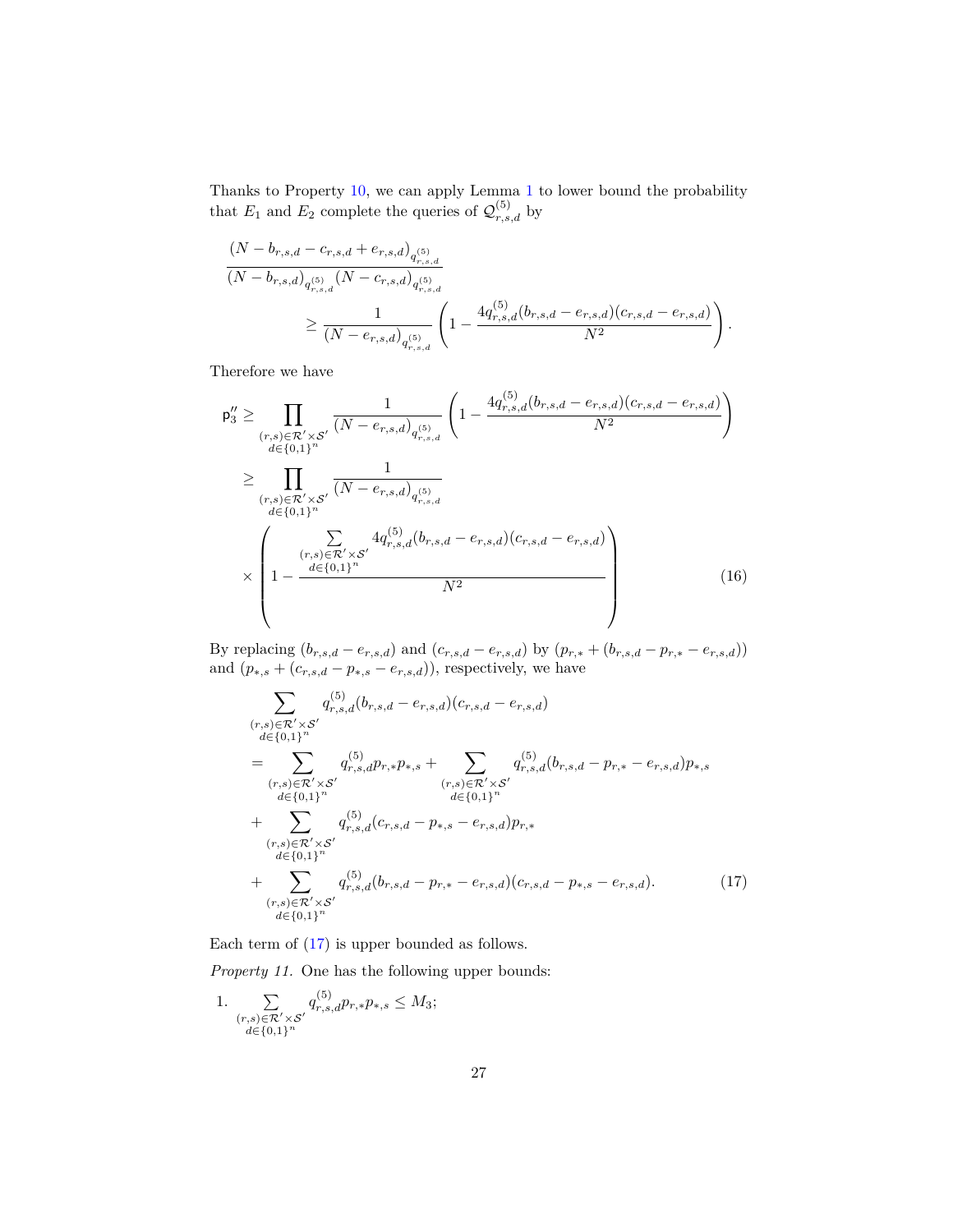2. 
$$
\sum_{\substack{(r,s)\in\mathcal{R}'\times\mathcal{S}'\\d\in\{0,1\}^n}} q_{r,s,d}^{(5)}(b_{r,s,d} - p_{r,*} - e_{r,s,d})p_{*,s} \leq M_3;
$$
  
\n3. 
$$
\sum_{\substack{(r,s)\in\mathcal{R}'\times\mathcal{S}'\\d\in\{0,1\}^n}} q_{r,s,d}^{(5)}(c_{r,s,d} - p_{*,s} - e_{r,s,d})p_{r,*} \leq M_3;
$$
  
\n4. 
$$
\sum_{\substack{(r,s)\in\mathcal{R}'\times\mathcal{S}'\\d\in\{0,1\}^n}} q_{r,s,d}^{(5)}(b_{r,s,d} - p_{r,*} - e_{r,s,d})(c_{r,s,d} - p_{*,s} - e_{r,s,d}) \leq M_3.
$$

*Proof.* We will prove the third upper bound; the other bounds are proved similarly.

Consider

$$
\bigsqcup_{\substack{(r,s)\in \mathcal{R}'\times \mathcal{S}'\\d\in \{0,1\}^n}}\left(\mathcal{Q}_{r,s,d}^{(5)}\times \left(\bigsqcup_{i=1,3,4}\mathcal{Q}_{*,s}^{(i)}\cup \bigsqcup_{i
$$

A triple of queries from this set corresponds to a triple

 $((t, x, y), (t', x', y'), (k, u, v)) \in \mathcal{Q}_{C}^{2} \times \mathcal{Q}_{E_{1}}$ 

(in their original forms) such that  $t \neq t'$ ,  $h_2(t) = h_2(t')$  and  $h_1(t) = k$ . (Note that if two queries  $(r, s, u, v, d)$  and  $(r', s', u', v', d')$  share a common tweak, then we would have  $(r, s, d) = (r', s', d')$ .) Since such a triple is contained in  $\mathcal{C}_2$  and  $|\mathcal{C}_2| \leq M_3$  by excluding bad keys of (C-5), the size of this set is also upper bounded by *M*3.

For  $(r, s) \in \mathcal{R}' \times \mathcal{S}'$  and  $d \in \{0, 1\}^n$ , we have

$$
\left| \bigcup_{i=1,3,4} \mathcal{Q}_{*,s}^{(i)} \cup \bigcup_{i < r} \mathcal{Q}_{i,s}^{(5)} \cup \bigcup_{j < d} \mathcal{Q}_{r,s,j}^{(5)} \setminus \bigcup_{i=1,3,4} \mathcal{Q}_{r,s,d}^{(i)} \right|
$$
\n
$$
= (q_{*,s}^{(1)} - q_{r,s,d}^{(1)}) + (q_{*,s}^{(3)} - q_{r,s,d}^{(3)}) + (a_{*,s}^{(4)} - q_{r,s,d}^{(4)}) + \sum_{i < r} q_{i,s}^{(5)} + \sum_{j < d} q_{r,s,j}^{(5)}
$$
\n
$$
\geq c_{r,s,d} - p_{*,s} - e_{r,s,d}.
$$

Therefore we have

j

$$
\sum_{\substack{(r,s)\in \mathcal{R}'\times \mathcal{S}'\\d\in \{0,1\}^n}} q_{r,s,d}^{(5)}(c_{r,s,d}-p_{*,s}-e_{r,s,d})p_{r,*} \leq |\mathcal{C}_2| \leq M_3.
$$

By  $(17)$  and Property [11,](#page-26-1) we have

$$
\sum_{\substack{(r,s)\in \mathcal{R}'\times \mathcal{S}'\\d\in \{0,1\}^n}} q_{r,s,d}^{(5)} (b_{r,s,d} - e_{r,s,d})(c_{r,s,d} - e_{r,s,d}) \le 4M_3,
$$

and by plugging it into [\(16\)](#page-26-2), we obtain

<span id="page-27-0"></span>
$$
\mathsf{p}_{3}^{"}\geq \left(1-\frac{16M_{3}}{N^{2}}\right)\cdot \prod_{\substack{(r,s)\in\mathcal{R}'\times\mathcal{S}'\\d\in\{0,1\}^{n}}} \frac{1}{(N-e_{r,s,d})_{q_{r,s,d}^{(5)}}}.\tag{18}
$$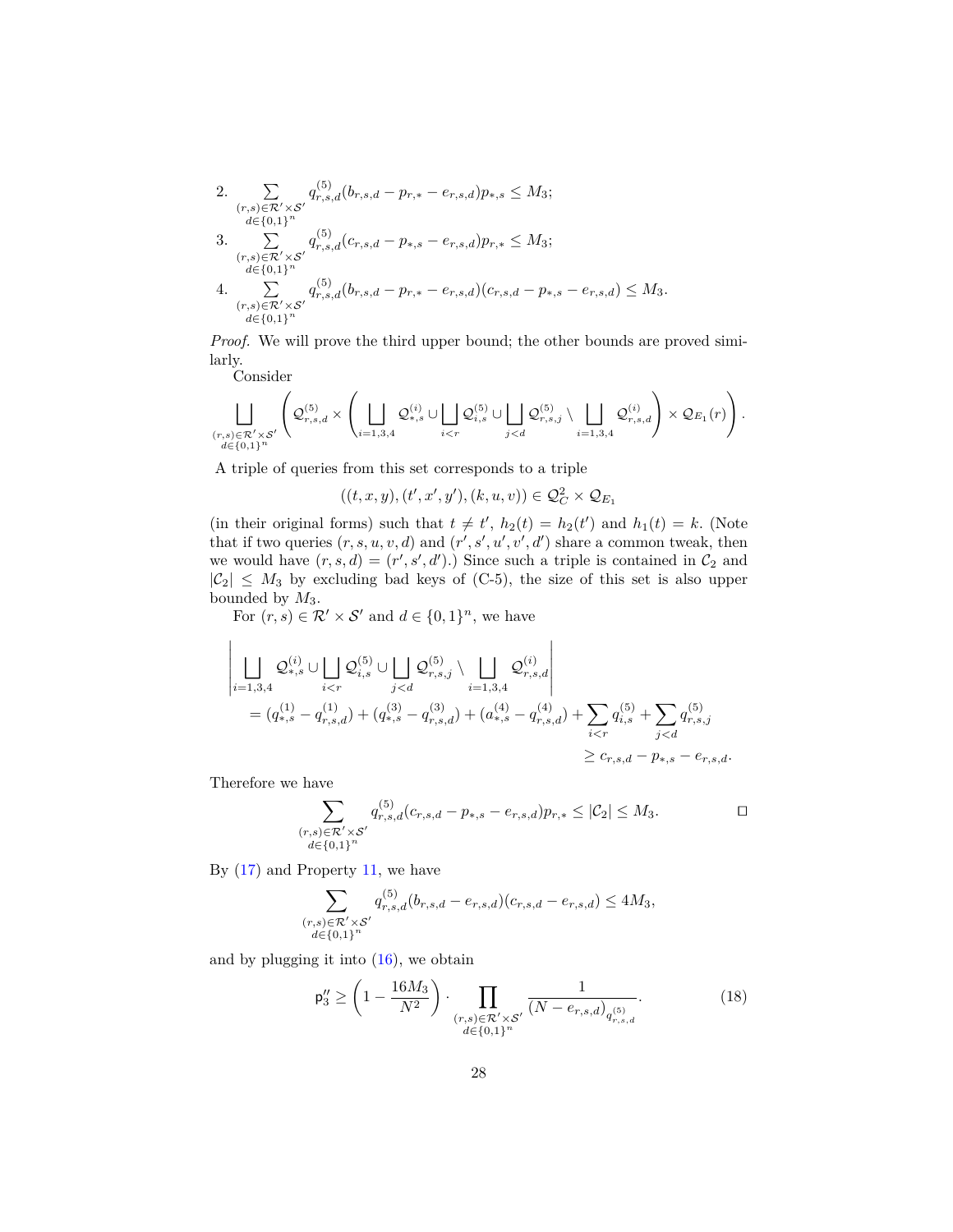### **3.3.5 Lower Bounding the Ratio**

For each  $(r, s, d) \in \{0, 1\}^m \times \{0, 1\}^m \times \{0, 1\}^n$ , let

$$
\mathcal{T}(r,s,d) = \{ w \in \mathcal{T} : (h_1(w), h_2(w), g_1(w) \oplus g_2(w)) = (r,s,d) \}.
$$

Then we have a partition of  $\mathcal{T}$ , namely,

<span id="page-28-2"></span>
$$
\mathcal{T} = \bigsqcup_{\substack{r,s \in \{0,1\}^m \\ d \in \{0,1\}^n}} \mathcal{T}(r,s,d).
$$

Since  $\sum_{w \in \mathcal{T}(r,s,d)} q_w = q_{r,s,d}^{(1)} + q_{r,s,d}^{(2)} + q_{r,s,d}^{(3)} + q_{r,s,d}^{(4)} + q_{r,s,d}^{(5)}$ , we have

$$
p_{\text{id}}(\mathcal{Q}_C|\mathcal{Q}_E) = \prod_{w \in \mathcal{T}} \frac{1}{(N)_{q_w}} \le \prod_{\substack{r,s \in \{0,1\}^m \\ d \in \{0,1\}^n}} \frac{1}{(N) \sum_{w \in \mathcal{T}(r,s,d)} q_w}
$$

$$
= \prod_{\substack{r,s \in \{0,1\}^m \\ d \in \{0,1\}^n}} \frac{1}{(N)_{q_{r,s,d}^{(1)} + q_{r,s,d}^{(2)} + q_{r,s,d}^{(3)} + q_{r,s,d}^{(4)} + q_{r,s,d}^{(5)}}.
$$
(19)

By [\(4\)](#page-17-0), [\(5\)](#page-18-1), [\(8\)](#page-21-2), [\(13\)](#page-23-0), [\(14\)](#page-23-1), [\(15\)](#page-24-0), [\(18\)](#page-27-0), [\(19\)](#page-28-2), we can prove

$$
\frac{\mathsf{p}_{\sf re}^{\bf k}(\mathcal{Q}_C|\mathcal{Q}_E)}{\mathsf{p}_{\sf id}(\mathcal{Q}_C|\mathcal{Q}_E)} \ge 1 - \left(\frac{16M_2}{N} + \frac{16M_3}{N^2}\right),\tag{20}
$$

which completes the proof of Lemma [4.](#page-13-1) The detailed computation will be given in the full version of this paper.

#### **3.4 Putting the Pieces Together**

Theorem [1](#page-7-0) follows from [\(1\)](#page-8-0), Lemma [2,](#page-7-1) Lemma [3](#page-12-0) and Lemma [4](#page-13-1) with

$$
M_1 = p^{\frac{1}{3}} q^{\frac{1}{3}},
$$
  
\n
$$
M_2 = \frac{1}{4} (2q^3 + 2pq^2)^{\frac{1}{2}} N^{\frac{1}{2}} \delta^{\frac{1}{2}} \delta',
$$
  
\n
$$
M_3 = \frac{1}{2} (q^3 + 2pq^2 + p^2 q)^{\frac{1}{2}} N \delta'.
$$

## **References**

- <span id="page-28-0"></span>[1] Carlisle M. Adams. Constructing Symmetric Ciphers Using the CAST Design Procedure. *Designs, Codes and Cryptography*, 12(3):283–316, 1997.
- <span id="page-28-1"></span>[2] Christophe De Canniere, Orr Dunkelman, and Miroslav Knezevic. KATAN and KTANTAN-A Family of Small and Efficient Hardware-Oriented Block Ciphers. In *CHES 2009*, volume 5747 of *LNCS*, pages 272–288. Springer, 2009.